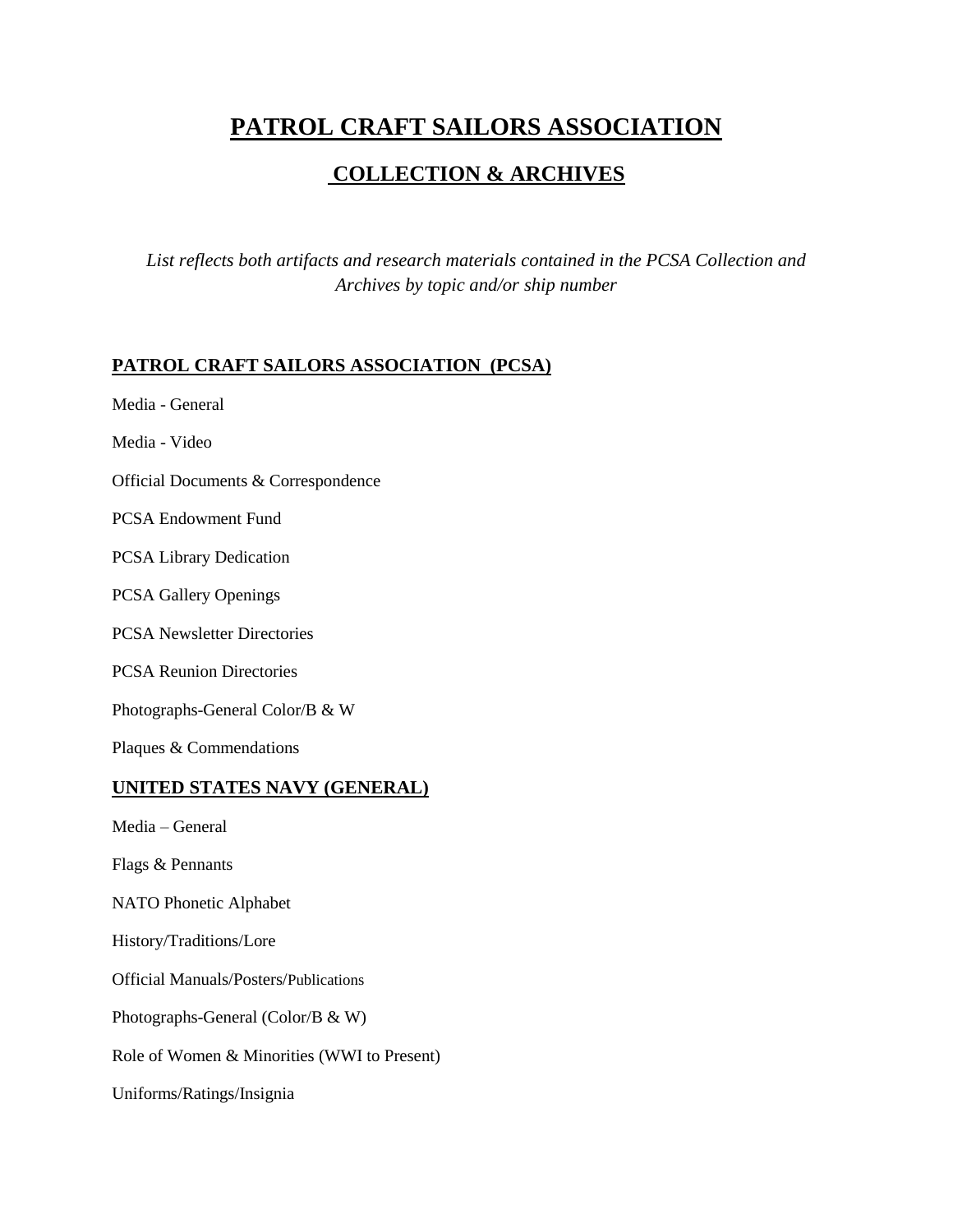### U.S. Navy Nurse Corps

U.S. Navy WAVES

U.S. Naval Historical Center

U.S. Navy Memorial/Heritage Center

## **WW I - EAGLE CLASS PATROL CRAFT**

Eagle Boat- General

PE 2

PE 26

PE 35

PE 48

PE 54

PE 58

PE 59

PE 60

# **WORLD WAR II (GENERAL)**

Books & Other Publications

Daily Life/Personal Stories & Related

Maps & Charts

Media – General

Photographs-General (Color/B & W)

The Selective Training and Service Act of 1940

The Servicemen's Readjustment Act of 1944

WII Bay County/Bay City

U-Boats – General

### **WORLD WAR II - PATROL CRAFT (GENERAL)**

Blueprints & Drawings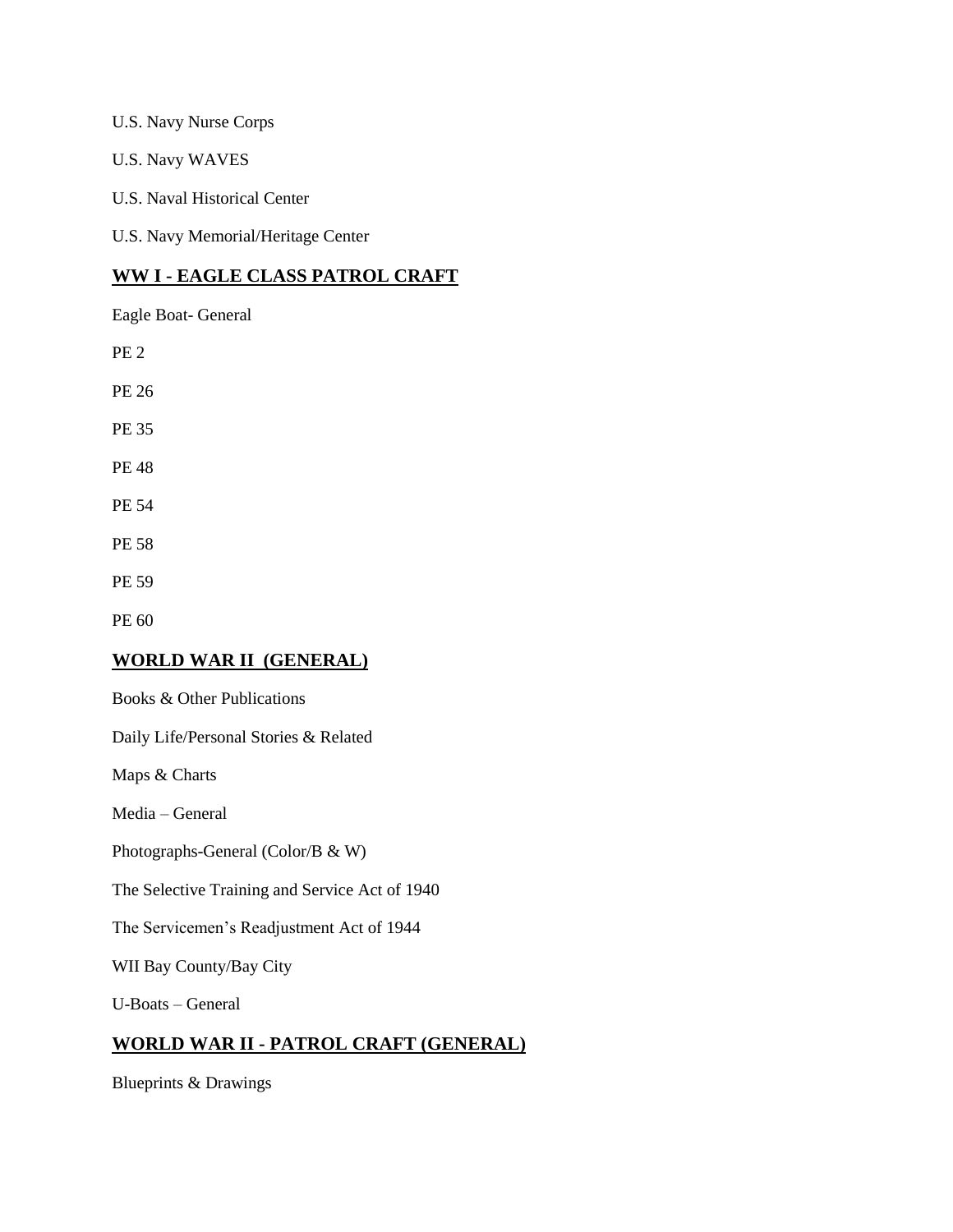Books & Other Publications Commissioning/Launching/Change of Command/Sponsors Communication & Navigation Mechanical & Technical Media - General Photographs-General (Color/B & W)

#### **KOREAN WAR**

Korean War – General

Patrol Craft- General

#### **VIETNAM WAR**

Vietnam War - General

Groups & Organizations - General

Vietnam Veterans of America

Brown Water Navy-General

Maps/ Charts/Posters

Books & Other Publications

Photographs –General (Color/B& W)

PBR/PCF/WPB - General

Riverine Forces - General

Coastal Surveillance Force/Task Force 115

River Force Patrol/Task Force 116

Mobile Riverine Force/Task Force 117

U.S. Navy Seals

#### **FOREIGN NAVIES**

Japanese Navy

French Navy

British Royal Navy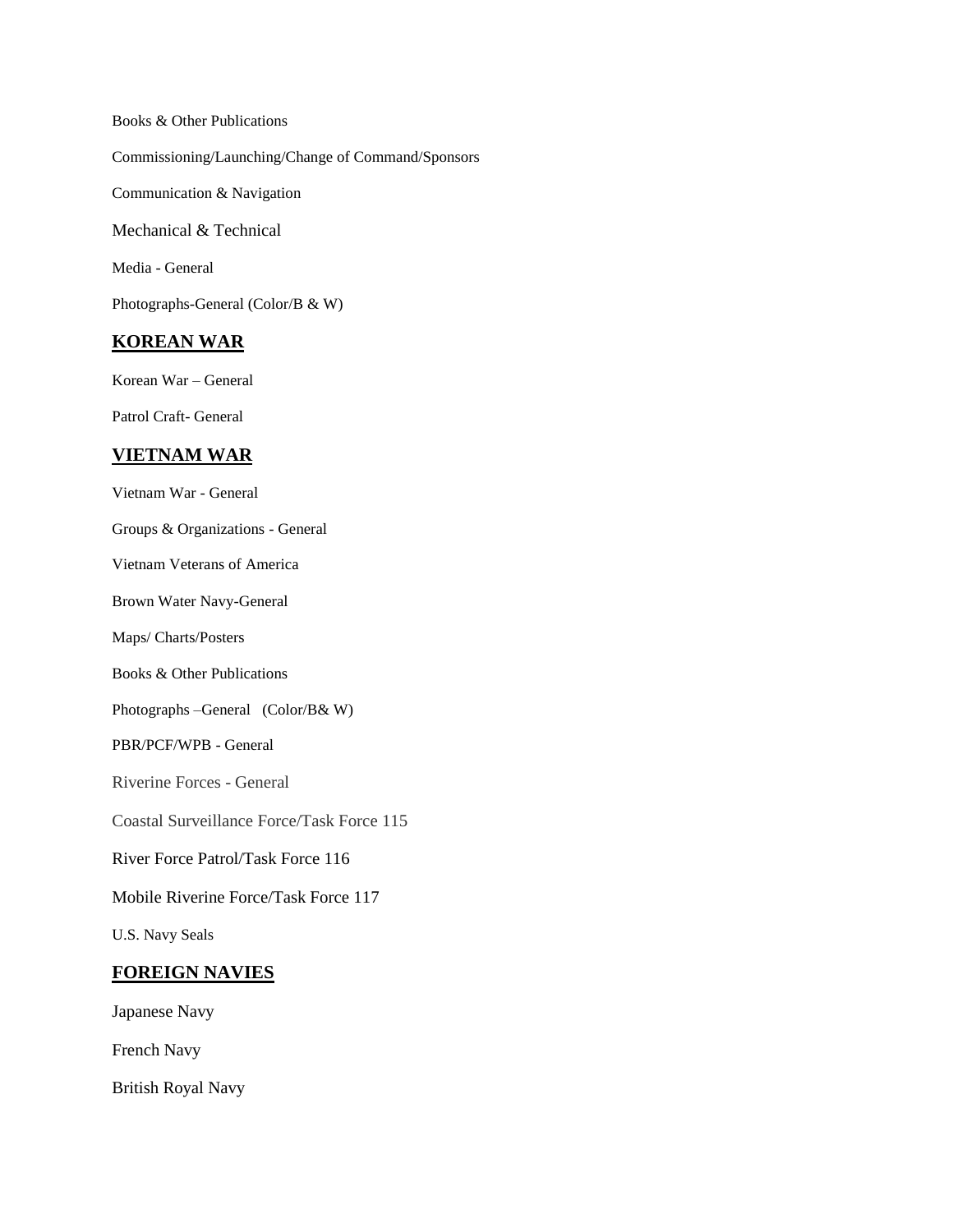Thai Royal Navy

#### **TRAINING SCHOOLS & CENTERS**

Recruitment & Training - General

U.S. Naval Academy (MD)

U.S. Naval Training Center (FL)

U.S. Merchant Marine Academy (NY)

Submarine Chaser Training Center (FL)

Farragut Naval Training School (ID)

Great Lakes Naval Training Center (IL)

San Diego Naval Training Center (CA)

Dearborn Naval Training Station (MI)

Fleet Training Schools

Photographs-General (Color/B & W)

Workbooks & Manuals

Newsletters/Press Releases

Media – General

Media- Video

### **SHIPBUILDERS**

Shipbuilders- General Albina Engine & Machinery Al Larson Boat Shop Bollinger Shipbuilding Company Brown Shipbuilding Company Commercial Iron Works Consolidated Shipbuilding Company Dade Drydock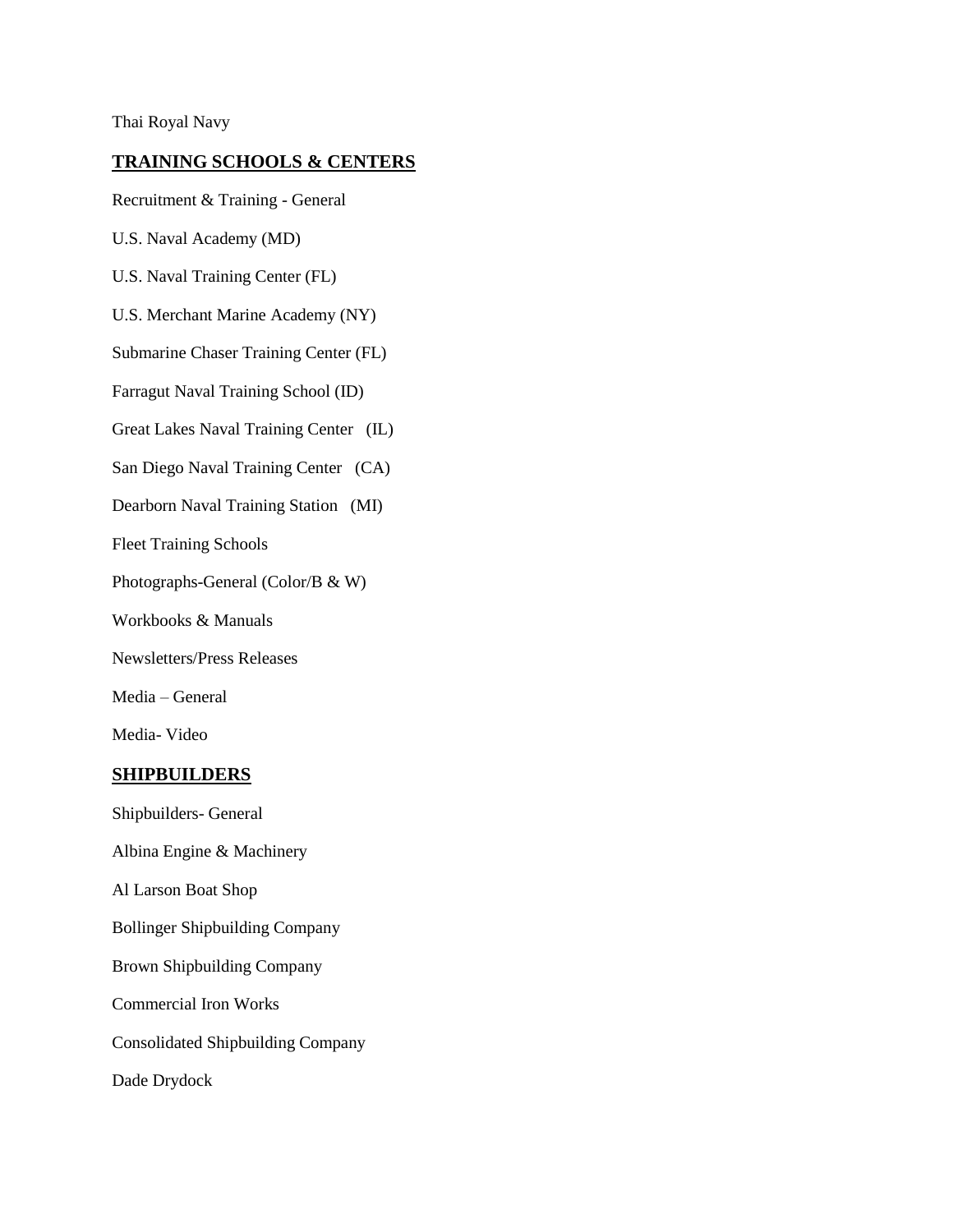Defoe Shipbuilding Company

Donjon Marine Company

Dravo Shipbuilding

Ford Motor-River Rouge

George F. Lawley Shipbuilding

Gibbs Gas Engine

John H. Mathis Shipbuilding

Julius Petersen Shipbuilding

Leathem D. Smith Shipbuilding

Luders Marine Construction

Nashville Bridge

New York Yacht Building

Pullman Standard Car

Sullivan Drydock & Repair

Wheeler Shipbuilding

Willamette Iron & Steel

#### **SIGNIFICANT ACTIONS & EVENTS**

Attack on Pearl Harbor

Battle of the Coral Sea

Battle of Guam

Battles of Leyte Gulf

Battle of Midway

Battle of Mindanao

Battle off Samar (Taffy III)

Channel Islands Invasion

Enola Gay Mission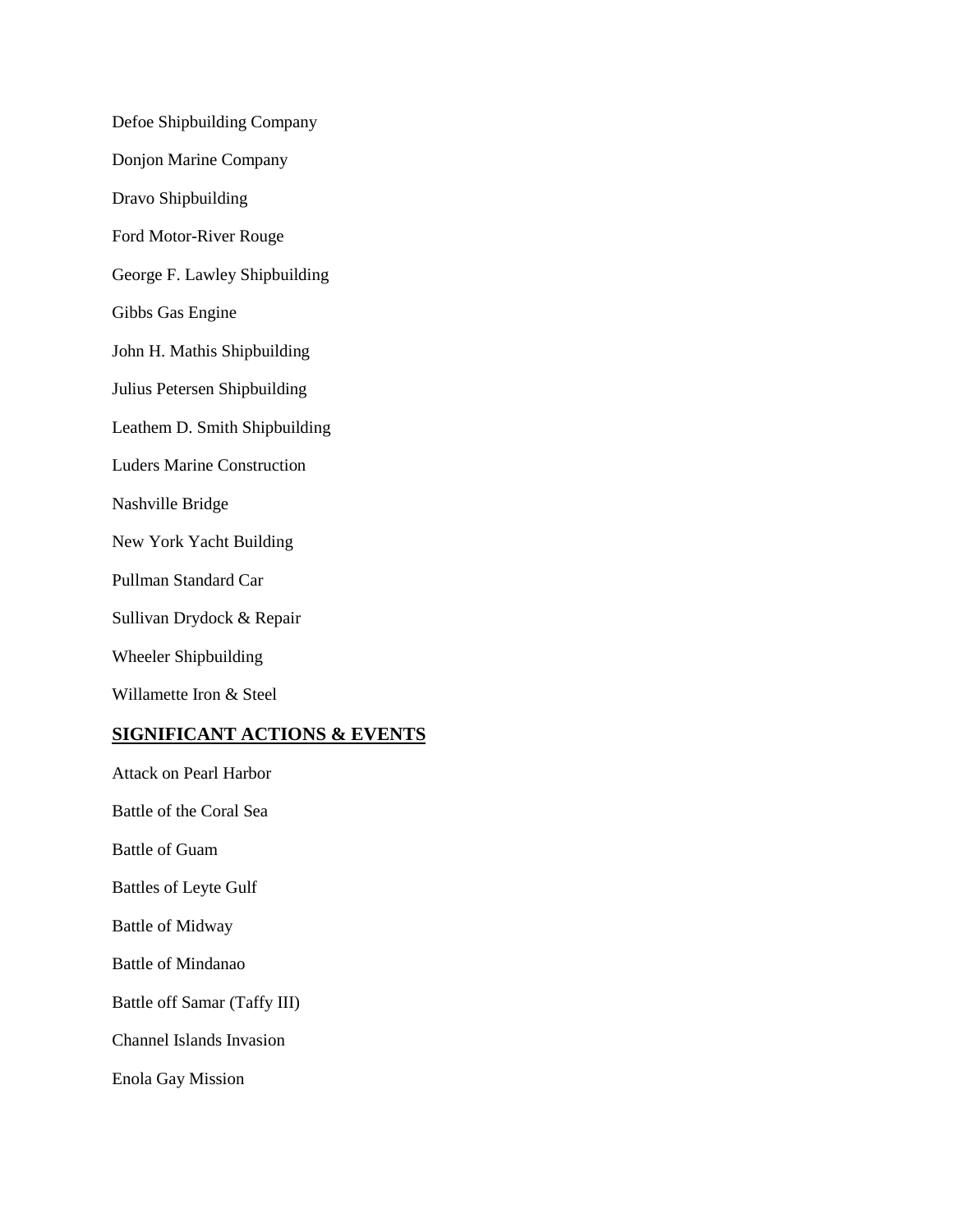Operation Crossroads Operation Detachment (Battle of Iwo Jima) Operation Husky (Invasion of Sicily) Operation Iceberg (Battle of Okinawa) Operations Overlord/Neptune (D-Day) Operation Shingle (Battle of Anzio) Operation Stalemate II (Battle of Peleliu) Operation Tiger Operation Watchtower (Guadalcanal Campaign) Philippines Campaign Solomon Islands Campaign Sinking of the Bismarck Sinking of SS Leopoldville Typhoon Cobra Typhoon Louise V-J Day (Japan) V-E Day (Europe)

### **CYCLONE CLASS PATROL CRAFT**

Cyclone Class - General Media – General E-Newsletters Operation Desert Storm Operation Iraqi Freedom Special Boat Squadron One Special Boat Squadron Two U.S. Navy Special Warfare - General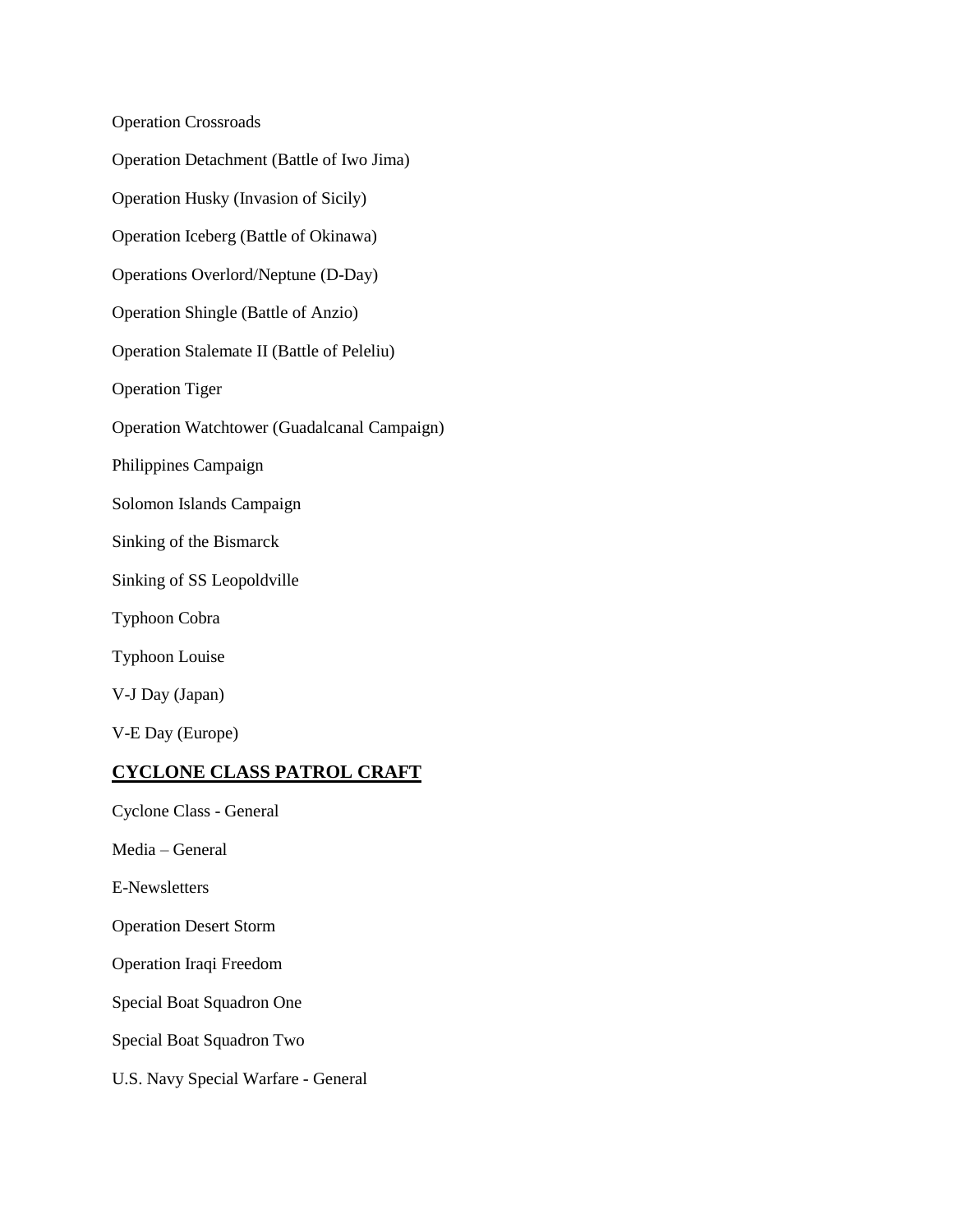#### U.S. Coast Guard

U.S Special Operations Command (USSOCOM)

Patrol Coastal (WPC)

Island Class Patrol Boat (WPB)

- PC 1 USS Cyclone
- PC 2 USS Tempest
- PC 3 USS Hurricane
- PC 4 USS Monsoon
- PC 5 USS Typhoon
- PC 6 USS Sirocco
- PC 7 USS Squall
- PC 8 USS Zephyr
- PC 9 USS Chinook
- PC 10 USS Firebolt
- PC 11 USS Whirlwind
- PC 12 USS Thunderbolt
- PC 13 USS Shamal
- PC 14 USS Tornado

Fast Response Cutter (FRC) Sentinel Class

### **PATROL CRAFT (STEEL HULL) - PC**

Patrol Craft - General

109

- 117
- 451
- 452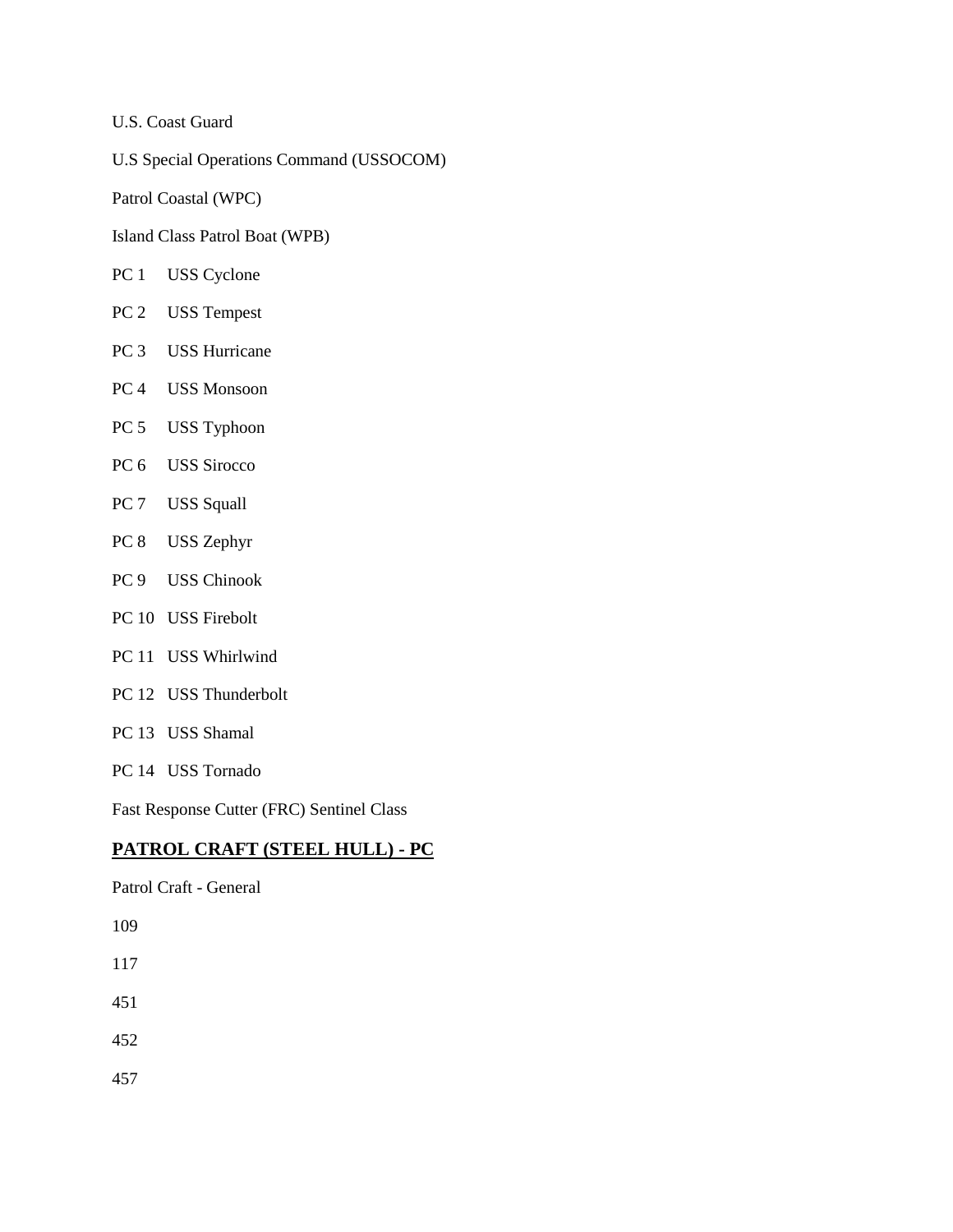| $460\,$      |  |  |  |
|--------------|--|--|--|
| $461\,$      |  |  |  |
| $462\,$      |  |  |  |
| 463          |  |  |  |
| $464\,$      |  |  |  |
| $465\,$      |  |  |  |
| $465\,$      |  |  |  |
| $466\,$      |  |  |  |
| $467\,$      |  |  |  |
| $\sqrt{468}$ |  |  |  |
| 469          |  |  |  |
| 470          |  |  |  |
| 471          |  |  |  |
| 472          |  |  |  |
| 473          |  |  |  |
| 474          |  |  |  |
| 476          |  |  |  |
| 477          |  |  |  |
| 478          |  |  |  |
| 479          |  |  |  |
| 481          |  |  |  |
| 482          |  |  |  |
| 483          |  |  |  |
| 484          |  |  |  |
| 485          |  |  |  |
| 486          |  |  |  |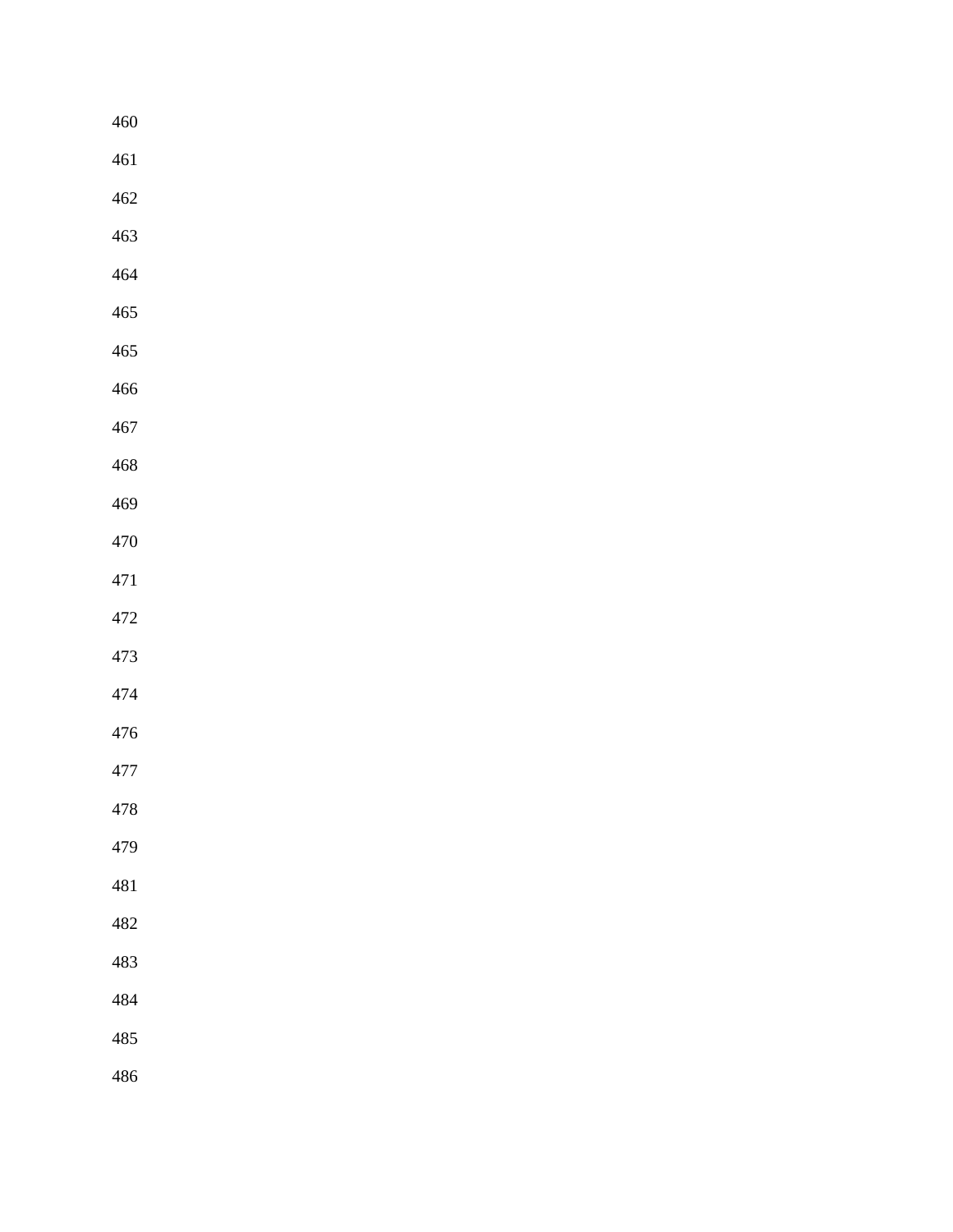| 487 |  |  |  |
|-----|--|--|--|
| 488 |  |  |  |
| 489 |  |  |  |
| 490 |  |  |  |
| 491 |  |  |  |
| 492 |  |  |  |
| 493 |  |  |  |
| 494 |  |  |  |
| 496 |  |  |  |
| 503 |  |  |  |
| 504 |  |  |  |
| 517 |  |  |  |
| 524 |  |  |  |
| 530 |  |  |  |
| 542 |  |  |  |
| 543 |  |  |  |
| 544 |  |  |  |
| 545 |  |  |  |
| 546 |  |  |  |
| 547 |  |  |  |
| 548 |  |  |  |
| 549 |  |  |  |
| 550 |  |  |  |
| 551 |  |  |  |
| 552 |  |  |  |
| 553 |  |  |  |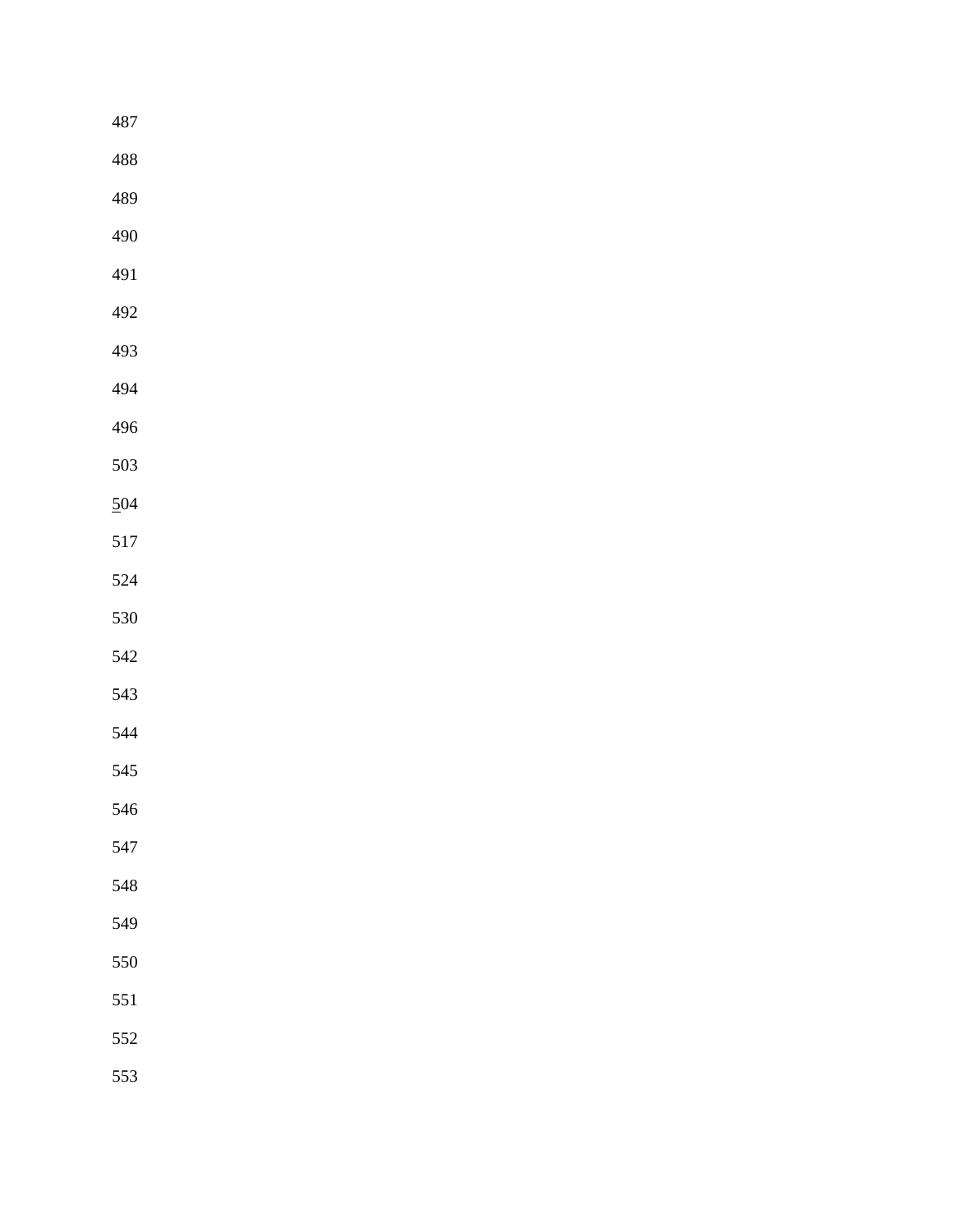| 554 |  |  |  |
|-----|--|--|--|
| 555 |  |  |  |
| 556 |  |  |  |
| 557 |  |  |  |
| 558 |  |  |  |
| 559 |  |  |  |
| 560 |  |  |  |
| 561 |  |  |  |
| 562 |  |  |  |
| 563 |  |  |  |
| 564 |  |  |  |
| 565 |  |  |  |
| 566 |  |  |  |
| 567 |  |  |  |
| 568 |  |  |  |
| 569 |  |  |  |
| 570 |  |  |  |
| 572 |  |  |  |
| 573 |  |  |  |
| 574 |  |  |  |
| 575 |  |  |  |
| 576 |  |  |  |
| 577 |  |  |  |
| 578 |  |  |  |
| 579 |  |  |  |
| 580 |  |  |  |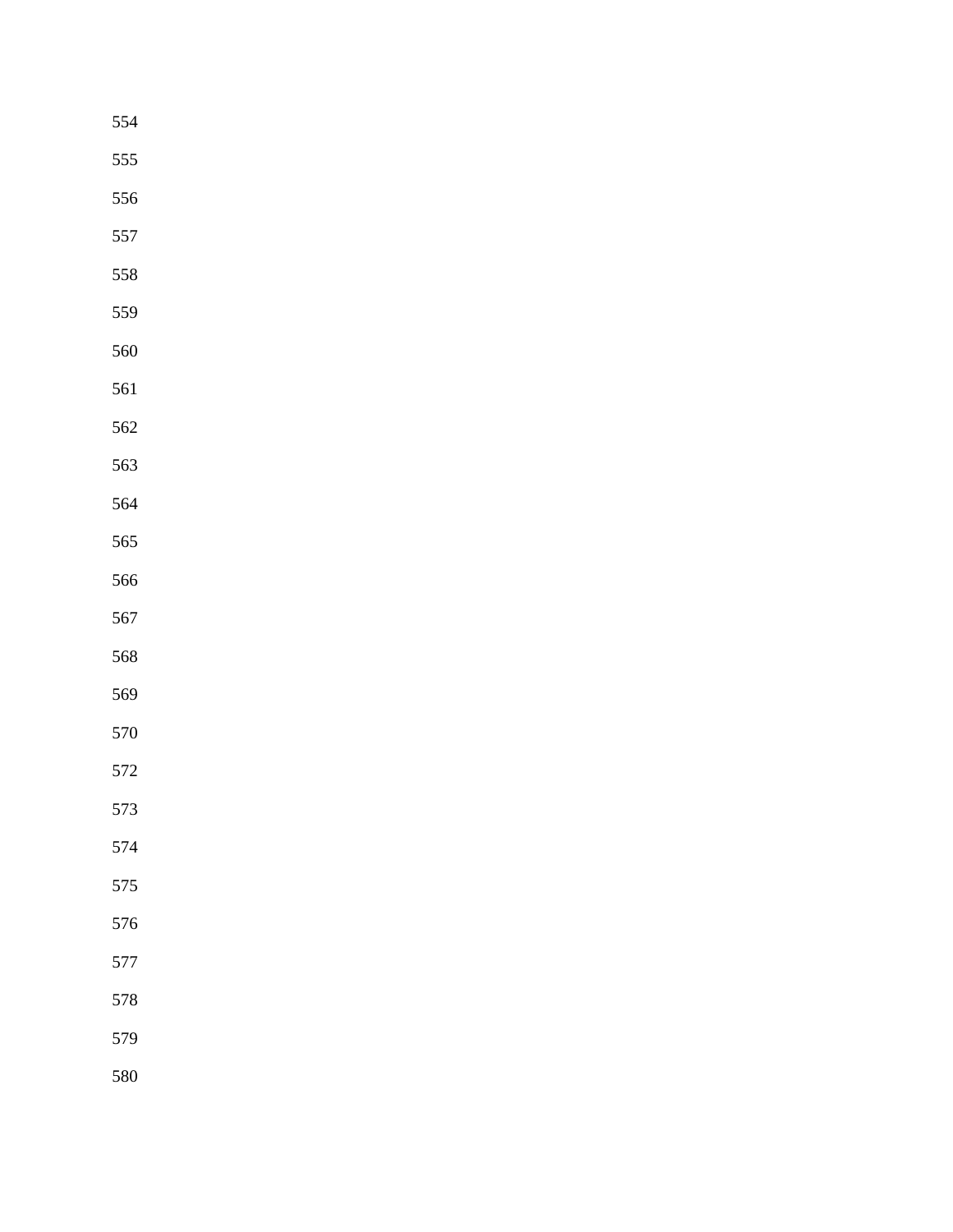| 581 |  |  |  |
|-----|--|--|--|
| 582 |  |  |  |
| 583 |  |  |  |
| 584 |  |  |  |
| 585 |  |  |  |
| 586 |  |  |  |
| 587 |  |  |  |
| 588 |  |  |  |
| 589 |  |  |  |
| 590 |  |  |  |
| 591 |  |  |  |
| 592 |  |  |  |
| 593 |  |  |  |
| 594 |  |  |  |
| 595 |  |  |  |
| 596 |  |  |  |
| 597 |  |  |  |
| 598 |  |  |  |
| 600 |  |  |  |
| 601 |  |  |  |
| 602 |  |  |  |
| 603 |  |  |  |
| 604 |  |  |  |
| 606 |  |  |  |
| 608 |  |  |  |
| 609 |  |  |  |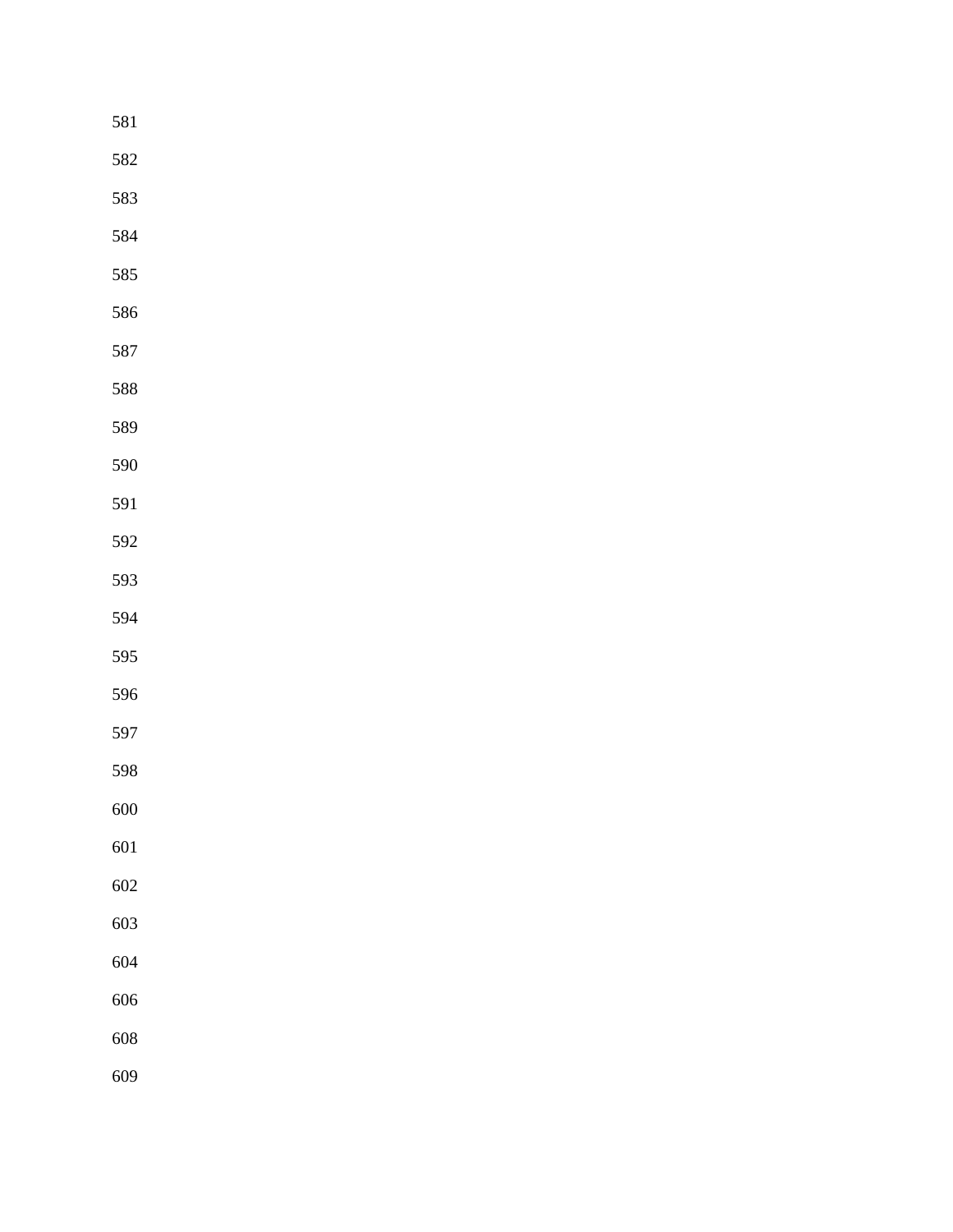| 610     |  |  |  |
|---------|--|--|--|
| 611     |  |  |  |
| 612     |  |  |  |
| 613     |  |  |  |
| 614     |  |  |  |
| 615     |  |  |  |
| 616     |  |  |  |
| 617     |  |  |  |
| 618     |  |  |  |
| 619     |  |  |  |
| 620     |  |  |  |
| 622     |  |  |  |
| 623     |  |  |  |
| 624     |  |  |  |
| 625     |  |  |  |
| 626     |  |  |  |
| 627     |  |  |  |
| 636     |  |  |  |
| 669     |  |  |  |
| 672     |  |  |  |
| 684     |  |  |  |
| $701\,$ |  |  |  |
| 703     |  |  |  |
| 776     |  |  |  |
| $777\,$ |  |  |  |
| 778     |  |  |  |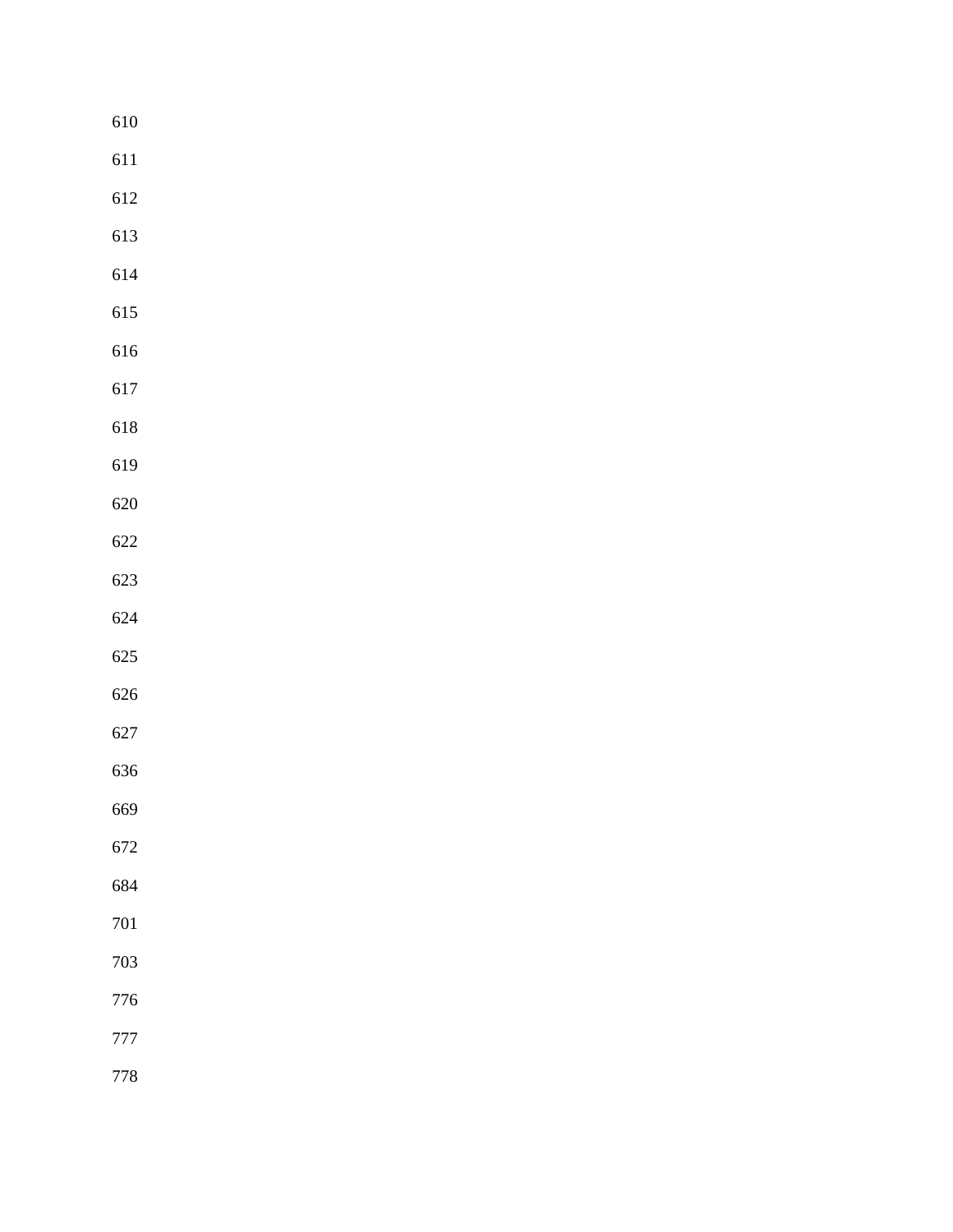| 779 |  |  |  |
|-----|--|--|--|
| 780 |  |  |  |
| 781 |  |  |  |
| 782 |  |  |  |
| 783 |  |  |  |
| 784 |  |  |  |
| 785 |  |  |  |
| 786 |  |  |  |
| 787 |  |  |  |
| 788 |  |  |  |
| 789 |  |  |  |
| 790 |  |  |  |
| 791 |  |  |  |
| 793 |  |  |  |
| 795 |  |  |  |
| 797 |  |  |  |
| 799 |  |  |  |
| 800 |  |  |  |
| 801 |  |  |  |
| 803 |  |  |  |
| 804 |  |  |  |
| 805 |  |  |  |
| 807 |  |  |  |
| 808 |  |  |  |
| 809 |  |  |  |
| 810 |  |  |  |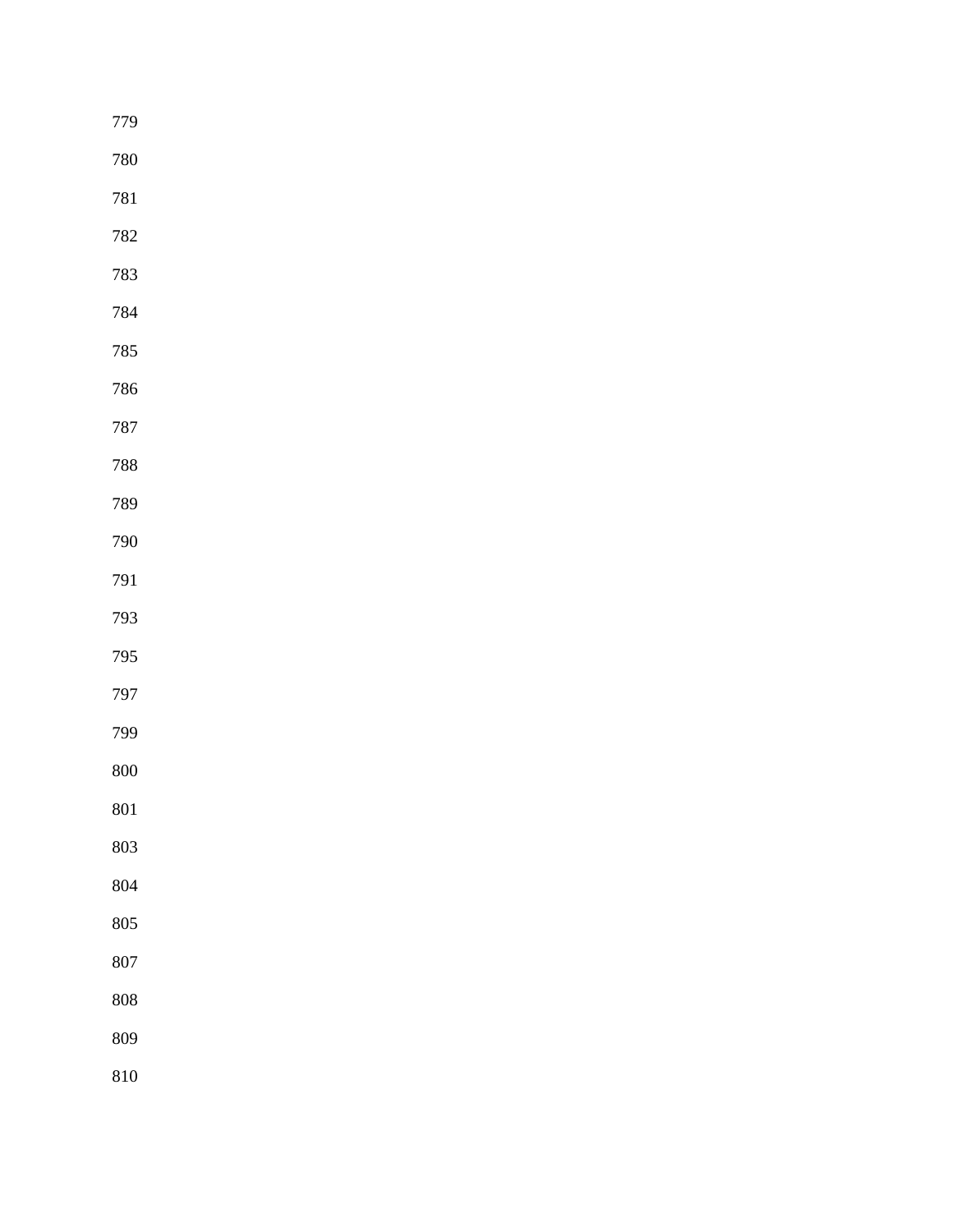| 811      |  |  |  |
|----------|--|--|--|
| 812      |  |  |  |
| 813      |  |  |  |
| 814      |  |  |  |
| 815      |  |  |  |
| 816      |  |  |  |
| 817      |  |  |  |
| 818      |  |  |  |
| 819      |  |  |  |
| 820      |  |  |  |
| 821      |  |  |  |
| 822      |  |  |  |
| 823      |  |  |  |
| 824      |  |  |  |
| 825      |  |  |  |
| 871      |  |  |  |
| 872      |  |  |  |
| 877      |  |  |  |
| 897      |  |  |  |
| 899      |  |  |  |
| 902      |  |  |  |
| 942      |  |  |  |
| $1077\,$ |  |  |  |
| $1078\,$ |  |  |  |
| 1079     |  |  |  |
| 1080     |  |  |  |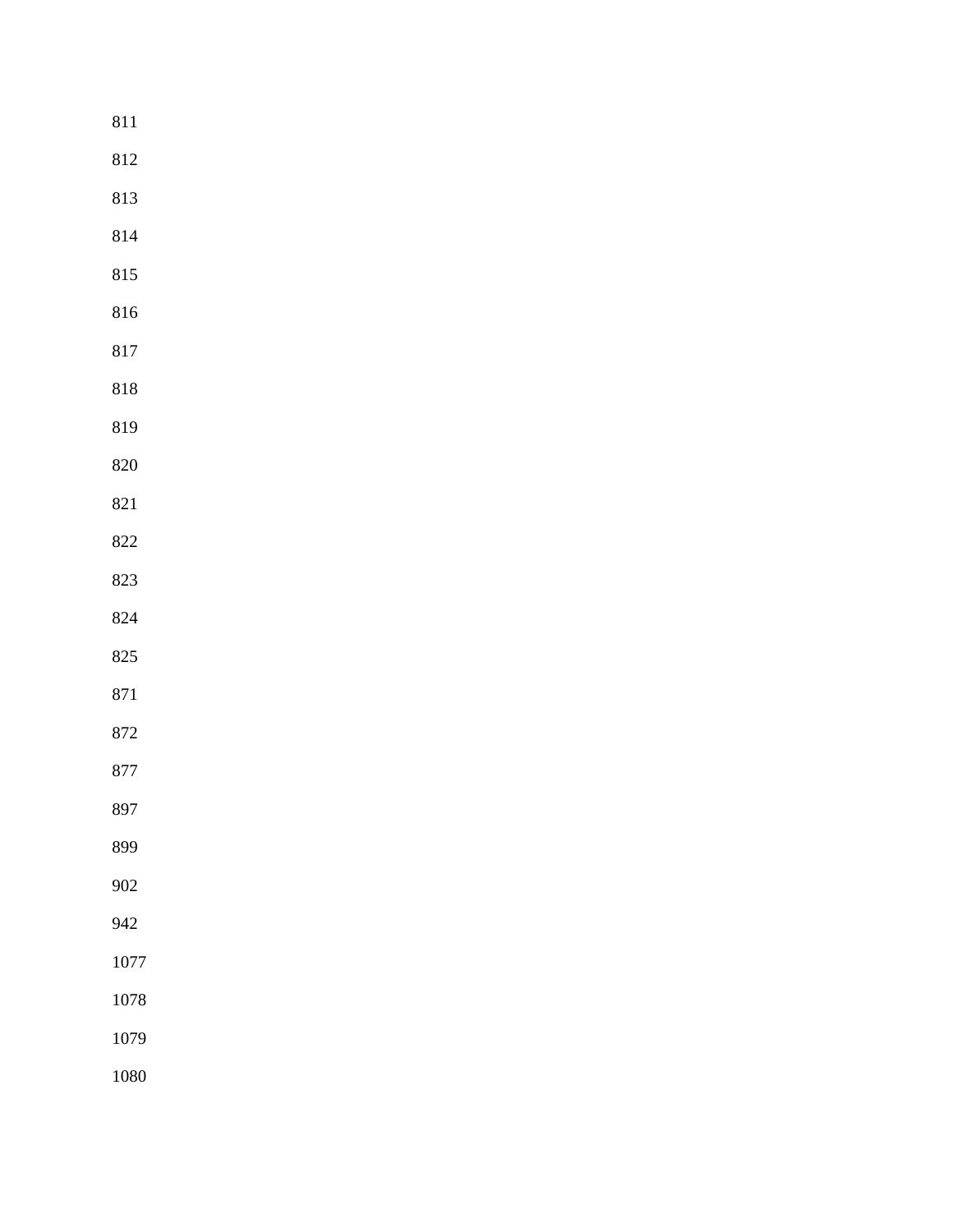# 1081 X

- 
- 
- 
- 
- 
- 
- 
- 
- 
- 
- 
- 
- 
- 
- 
- 
- 
- 
- 
- 
- 
- 
- 
- 
-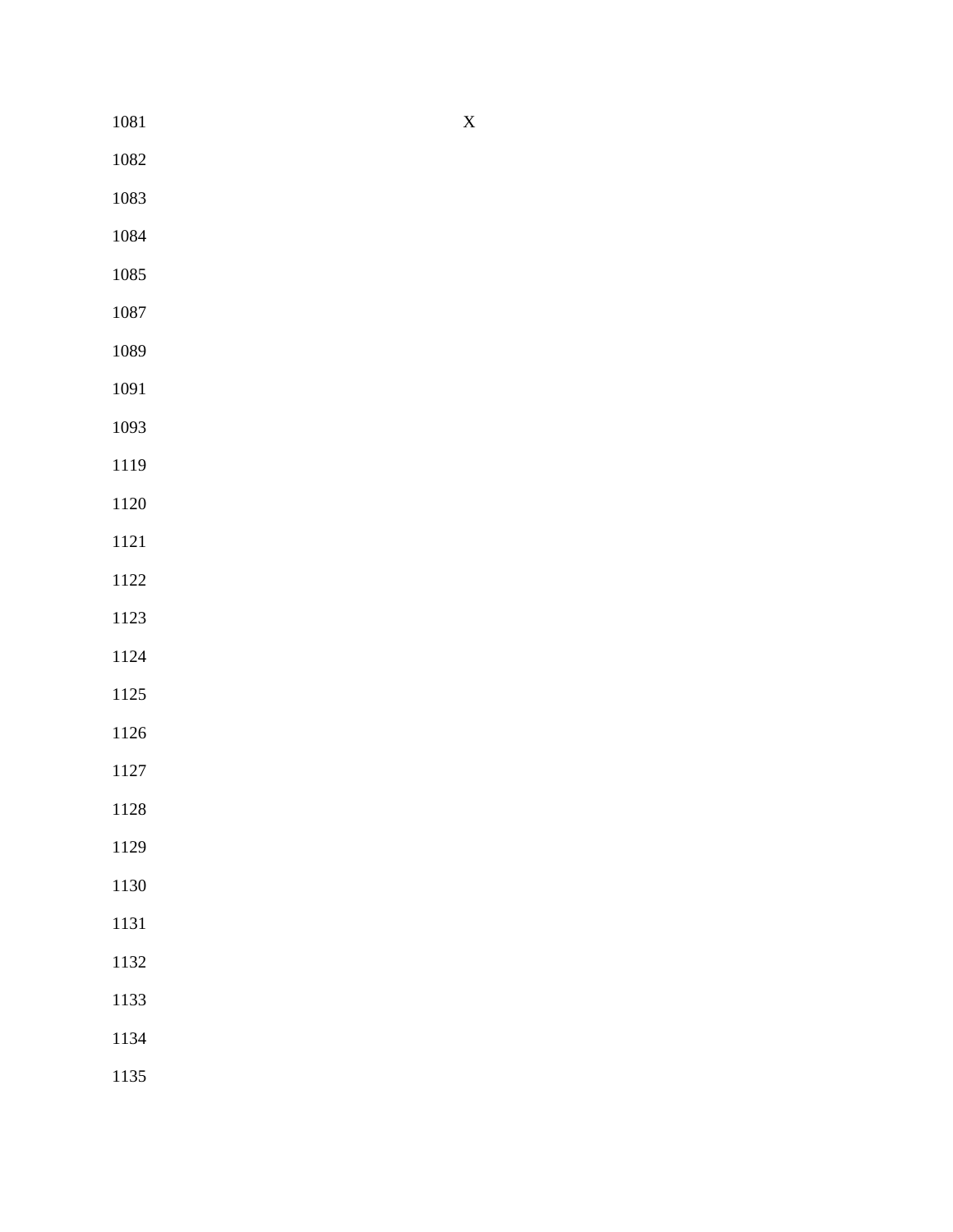| 1137     |  |  |  |
|----------|--|--|--|
| 1138     |  |  |  |
| 1139     |  |  |  |
| 1140     |  |  |  |
| $1141\,$ |  |  |  |
| 1142     |  |  |  |
| 1143     |  |  |  |
| 1145     |  |  |  |
| 1146     |  |  |  |
| 1147     |  |  |  |
| $1148\,$ |  |  |  |
| 1149     |  |  |  |
| $1167\,$ |  |  |  |
| 1168     |  |  |  |
| $1170\,$ |  |  |  |
| $1171\,$ |  |  |  |
| $1172\,$ |  |  |  |
| 1173     |  |  |  |
| 1174     |  |  |  |
| 1175     |  |  |  |
| 1176     |  |  |  |
| $1177\,$ |  |  |  |
| 1178     |  |  |  |
| 1179     |  |  |  |
| 1180     |  |  |  |
| 1181     |  |  |  |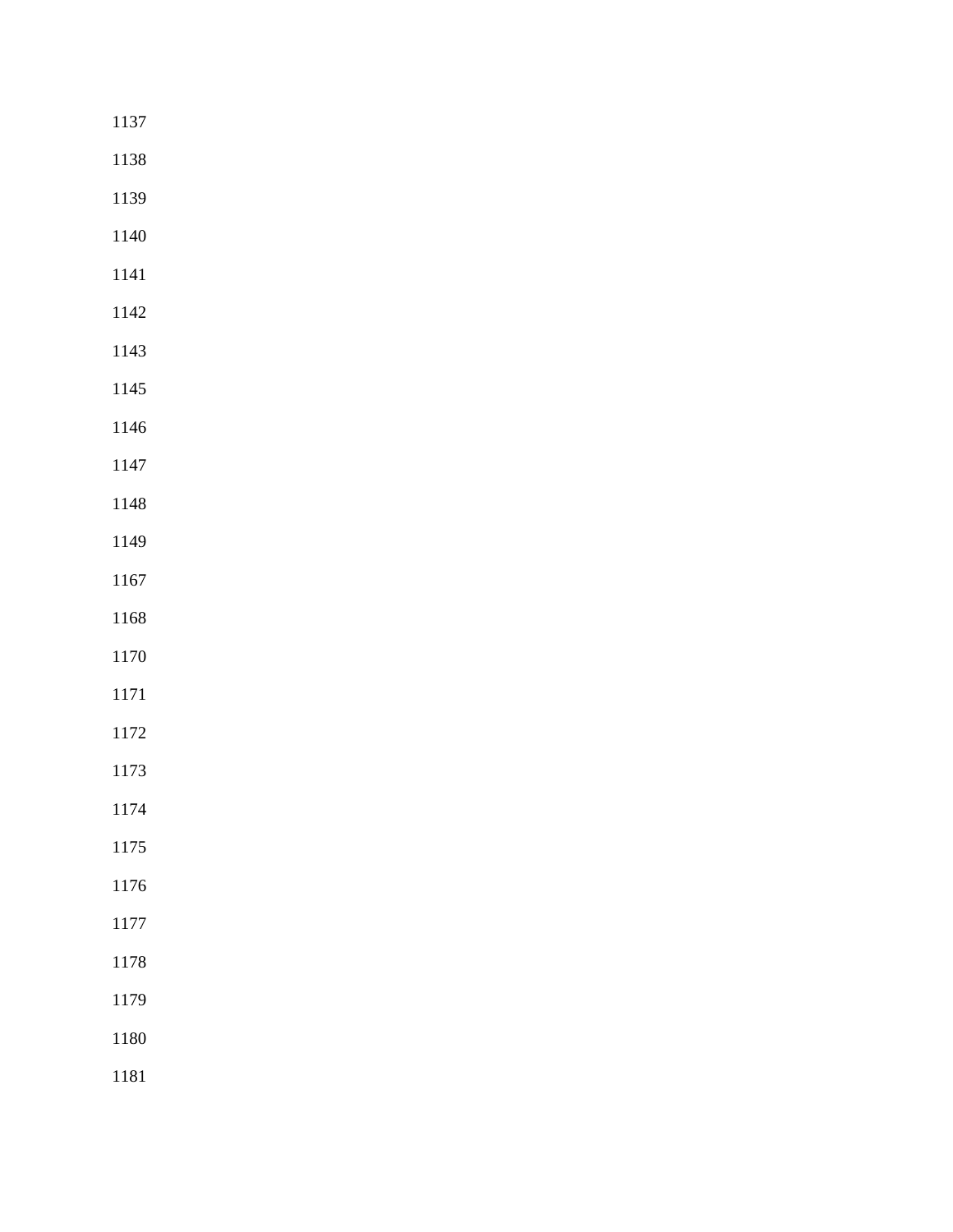| 1182 |  |  |  |
|------|--|--|--|
| 1183 |  |  |  |
| 1184 |  |  |  |
| 1185 |  |  |  |
| 1186 |  |  |  |
| 1187 |  |  |  |
| 1188 |  |  |  |
| 1189 |  |  |  |
| 1190 |  |  |  |
| 1191 |  |  |  |
| 1192 |  |  |  |
| 1193 |  |  |  |
| 1194 |  |  |  |
| 1195 |  |  |  |
| 1196 |  |  |  |
| 1197 |  |  |  |
| 1198 |  |  |  |
| 1200 |  |  |  |
| 1201 |  |  |  |
| 1202 |  |  |  |
| 1203 |  |  |  |
| 1204 |  |  |  |
| 1205 |  |  |  |
| 1206 |  |  |  |
| 1207 |  |  |  |
| 1208 |  |  |  |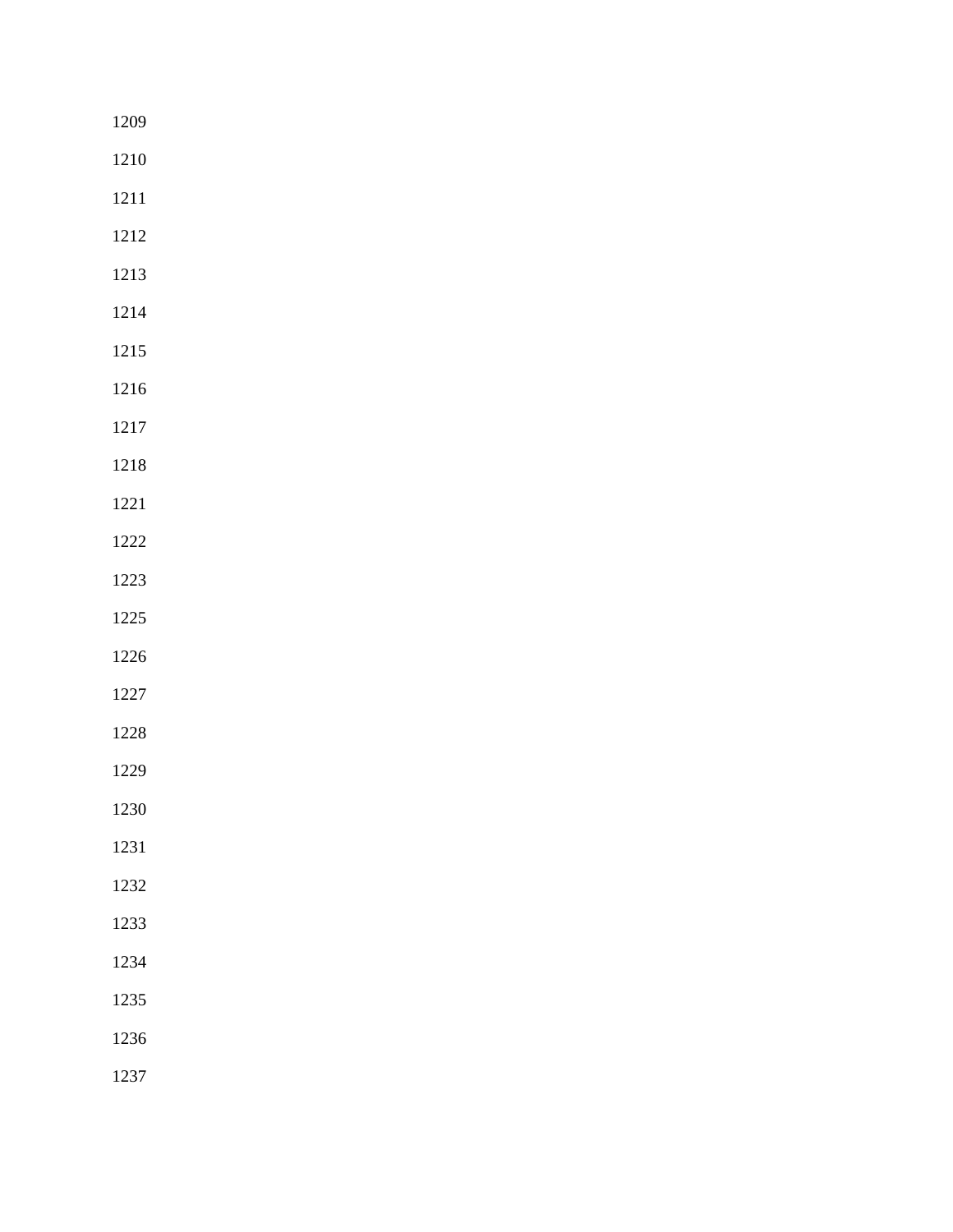| 1238 |  |  |  |
|------|--|--|--|
| 1240 |  |  |  |
| 1242 |  |  |  |
| 1243 |  |  |  |
| 1244 |  |  |  |
| 1246 |  |  |  |
| 1247 |  |  |  |
| 1248 |  |  |  |
| 1249 |  |  |  |
| 1250 |  |  |  |
| 1251 |  |  |  |
| 1252 |  |  |  |
| 1253 |  |  |  |
| 1254 |  |  |  |
| 1255 |  |  |  |
| 1257 |  |  |  |
| 1258 |  |  |  |
| 1259 |  |  |  |
| 1260 |  |  |  |
| 1261 |  |  |  |
| 1262 |  |  |  |
| 1263 |  |  |  |
| 1264 |  |  |  |
| 1265 |  |  |  |
| 1402 |  |  |  |
| 1421 |  |  |  |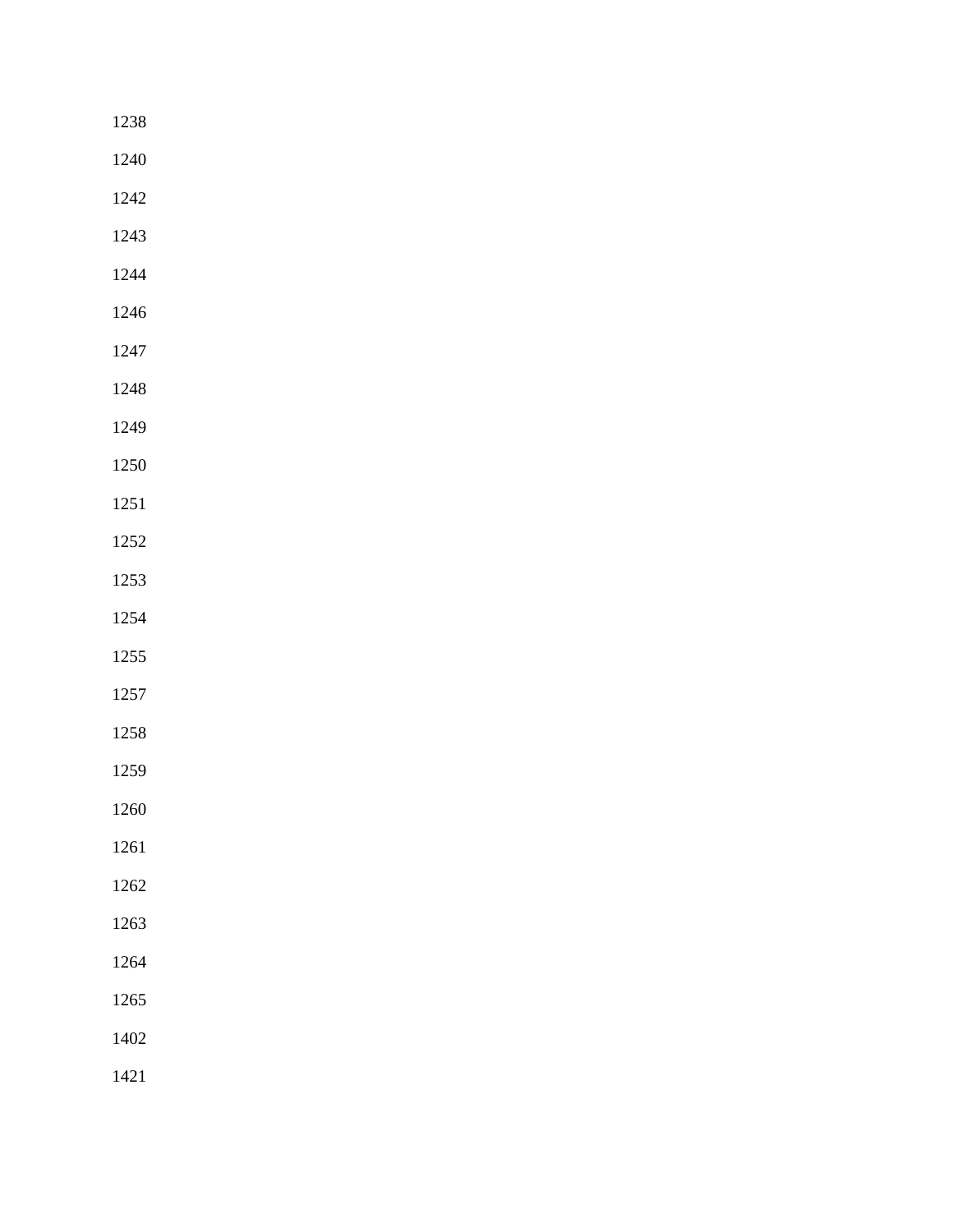| 1482 |  |  |  |
|------|--|--|--|
| 1545 |  |  |  |
| 1546 |  |  |  |
| 1547 |  |  |  |
| 1548 |  |  |  |
| 1552 |  |  |  |
| 1553 |  |  |  |
| 1554 |  |  |  |
| 1559 |  |  |  |
| 1557 |  |  |  |
| 1560 |  |  |  |
| 1562 |  |  |  |
| 1563 |  |  |  |
| 1564 |  |  |  |
| 1565 |  |  |  |
| 1566 |  |  |  |
| 1569 |  |  |  |
| 1590 |  |  |  |
| 1593 |  |  |  |
| 1594 |  |  |  |
| 1596 |  |  |  |
| 1598 |  |  |  |
| 1600 |  |  |  |
| 1601 |  |  |  |
| 1602 |  |  |  |
| 1603 |  |  |  |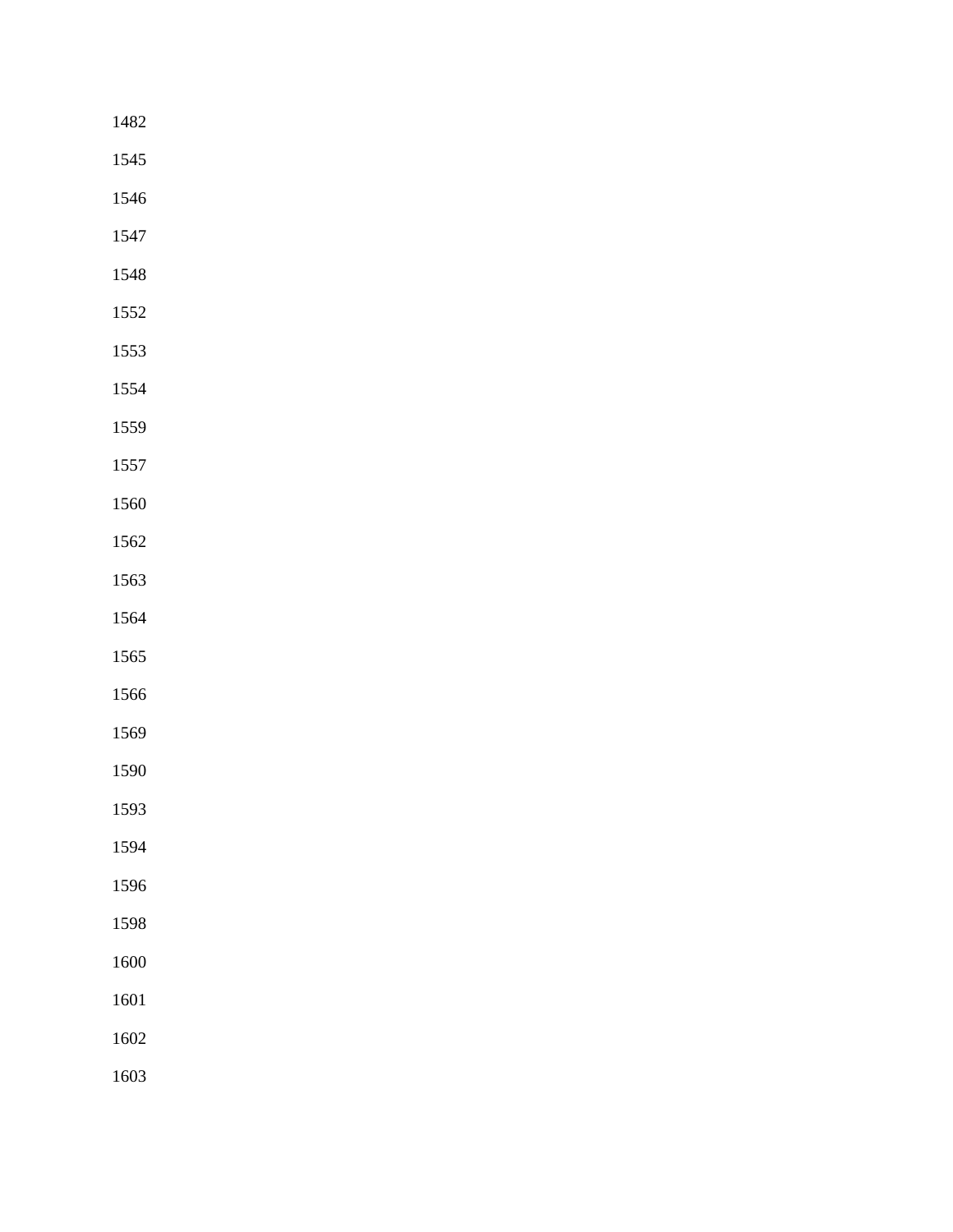- 
- 
- 
- 
- 

# **PATROL CRAFT (WOOD HULL) - SC**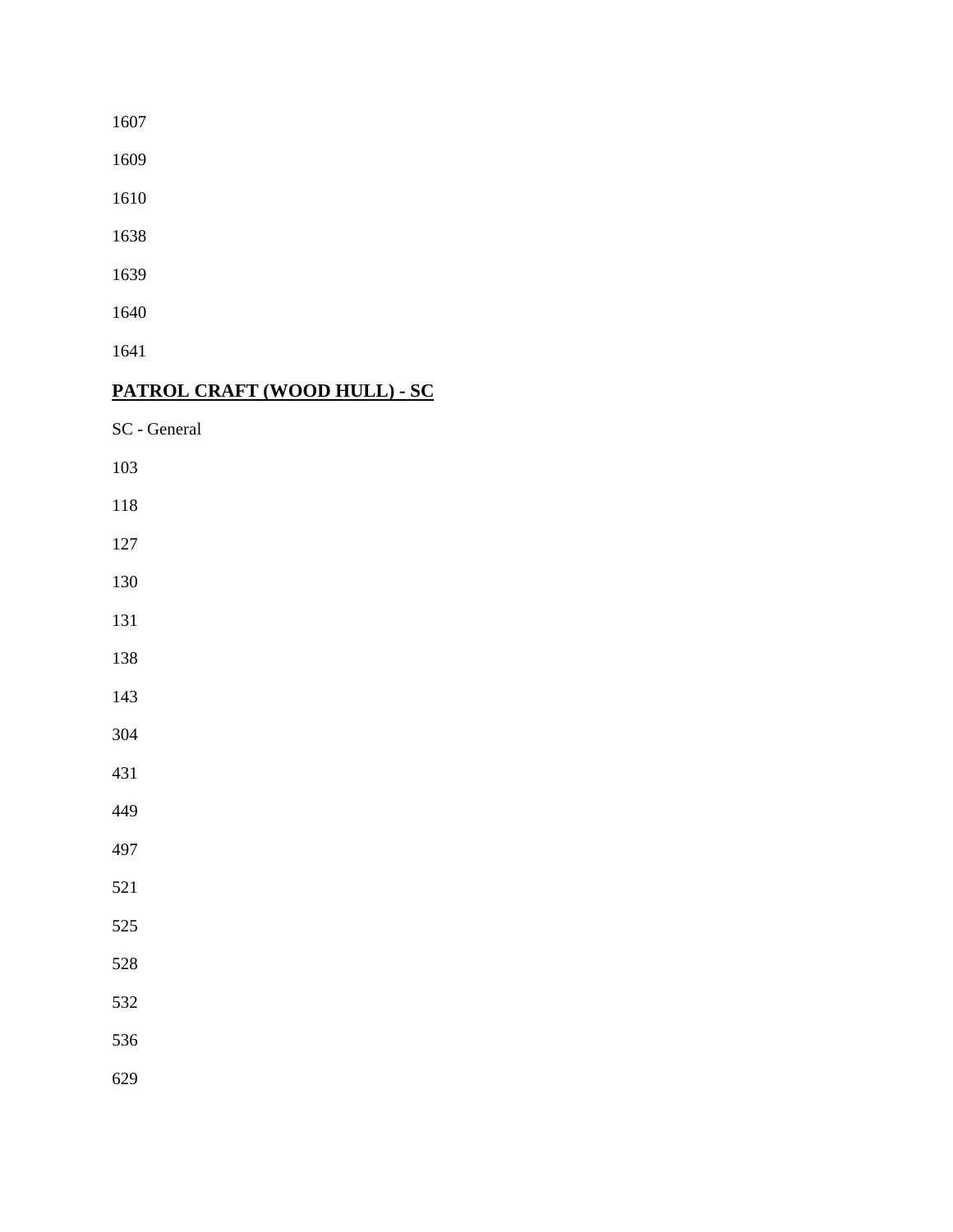| 632     |  |  |  |
|---------|--|--|--|
| 633     |  |  |  |
| 638     |  |  |  |
| 643     |  |  |  |
| 648     |  |  |  |
| 670     |  |  |  |
| 672     |  |  |  |
| 673     |  |  |  |
| 676     |  |  |  |
| 682     |  |  |  |
| 692     |  |  |  |
| 697     |  |  |  |
| $705\,$ |  |  |  |
| $707\,$ |  |  |  |
| $718\,$ |  |  |  |
| 724     |  |  |  |
| $725\,$ |  |  |  |
| 727     |  |  |  |
| 734     |  |  |  |
| 735     |  |  |  |
| 737     |  |  |  |
| 739     |  |  |  |
| 738     |  |  |  |
| 741     |  |  |  |
| 744     |  |  |  |
| 748     |  |  |  |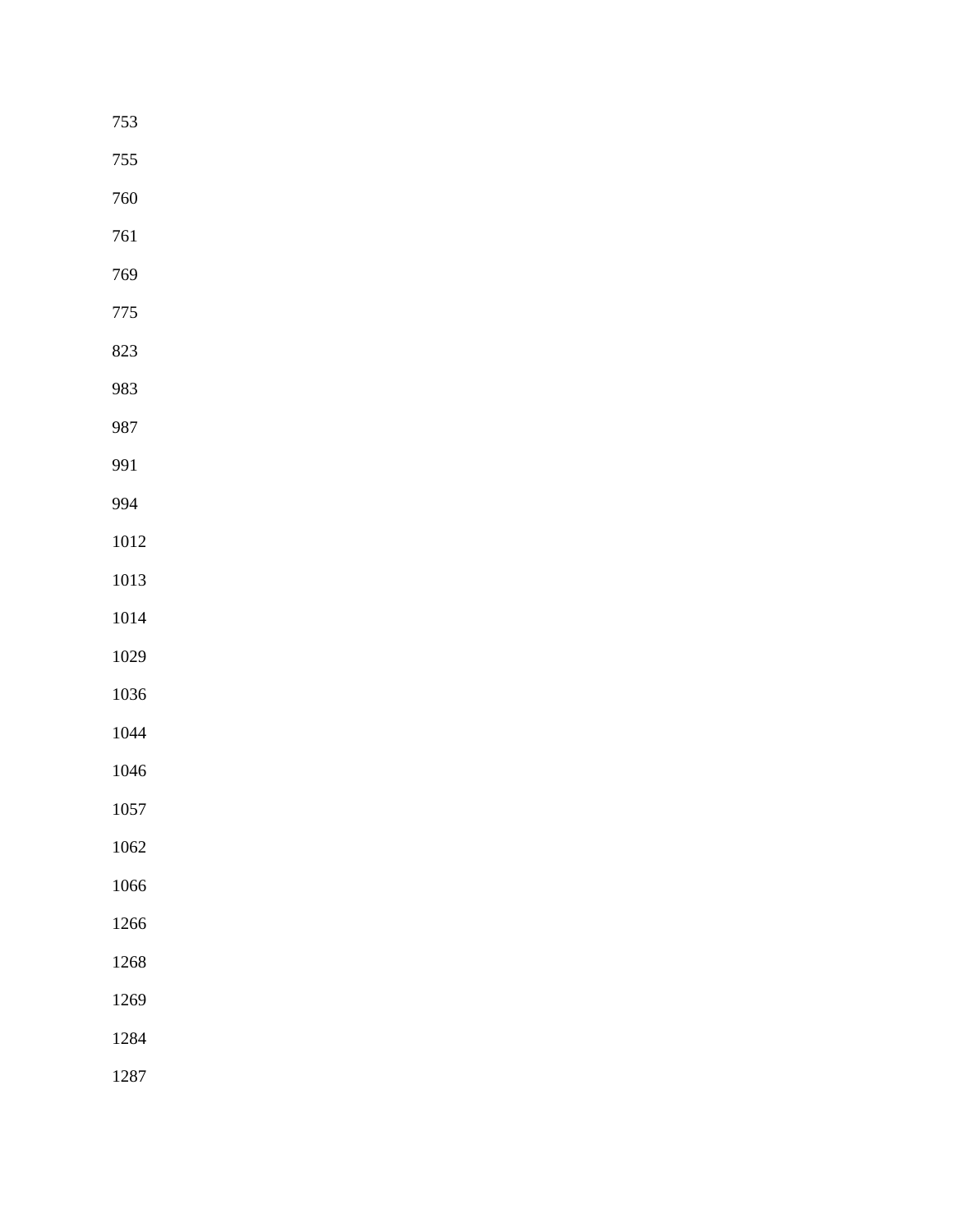| 1297 |  |
|------|--|
| 1301 |  |

- 
- 
- 
- 
- 
- 
- 
- 
- 
- 
- 
- 
- 
- 
- 
- 

# **PATROL MOTOR GUNBOAT - PGM**

PGM - General

- 1 (ex-SC 644)
- 2 (ex-SC 757)
- 3 (ex-SC 1035)
- 4 (ex-SC 1053)
- 5 (ex-SC 1056)
- 7 (ex-SC 1072)
- 8 (ex-PC 1366)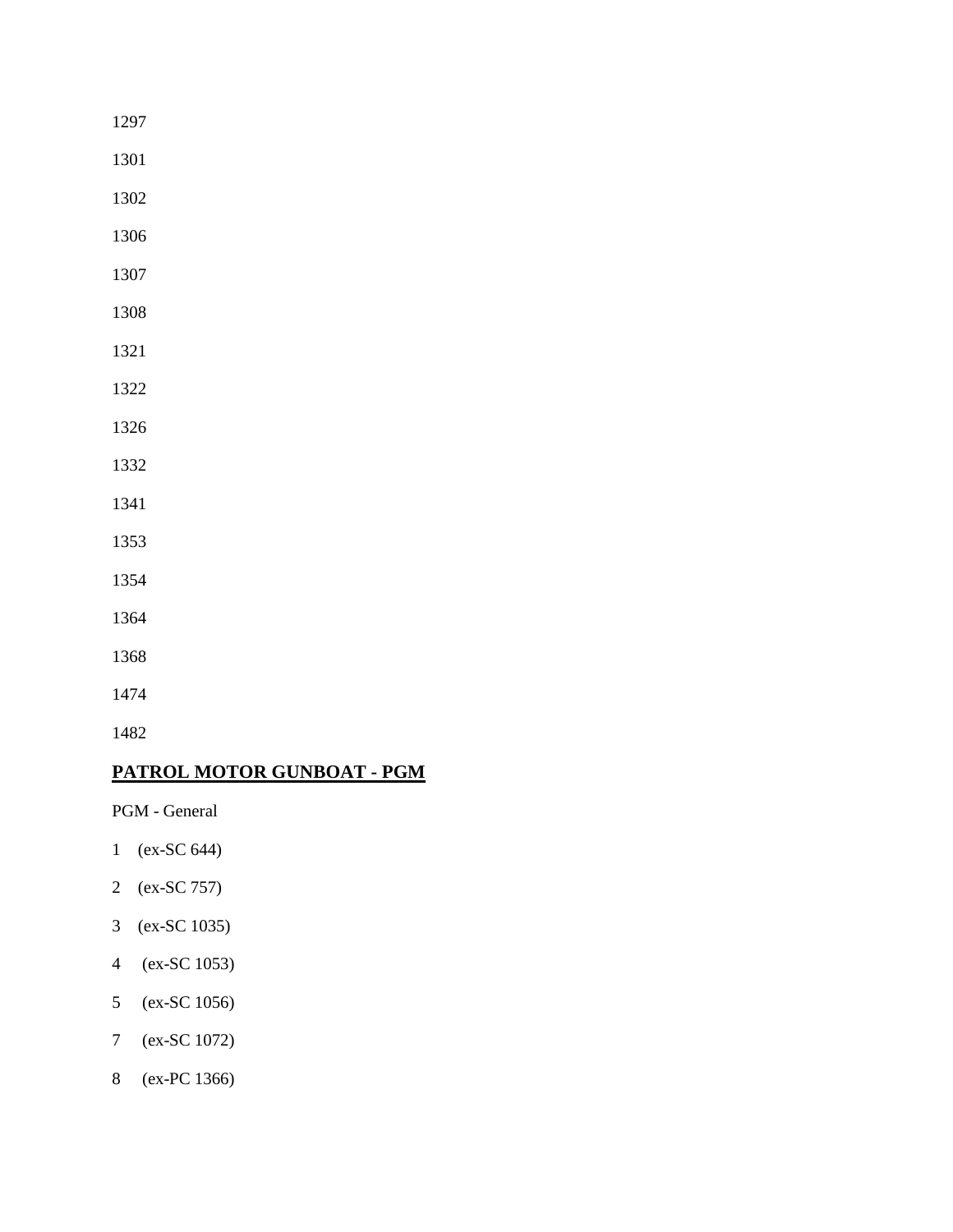- 9 (ex-PC 1549)
- 10 (ex-PC 805)
- 11 (ex-PC 806)
- 12 (ex-PC 1088)
- 13 (ex-PC 1089)
- 14 (ex-PC 1090)
- 15 (ex-PC 1091)
- 16 (ex-PC 1148)
- 17 (ex-PC 1189)
- 18 (ex-PC 1255)
- 19 (ex-PC 1550)
- 20 (ex-PC 1551)
- 22 (ex-PC 1553)
- 23 (ex-PC 1554)
- 24 (ex-PC 1555)
- 25 (ex-PC 1556)
- 26 (ex-PC 1557)
- 27 (ex-PC 1558)
- 28 (ex-PC 1559)
- 29 (ex-PC 1565)
- 30 (ex-PC 1566)
- 31 (ex-PC 1567)
- 32 (ex-PC 1568)
- 33
- 69
- 84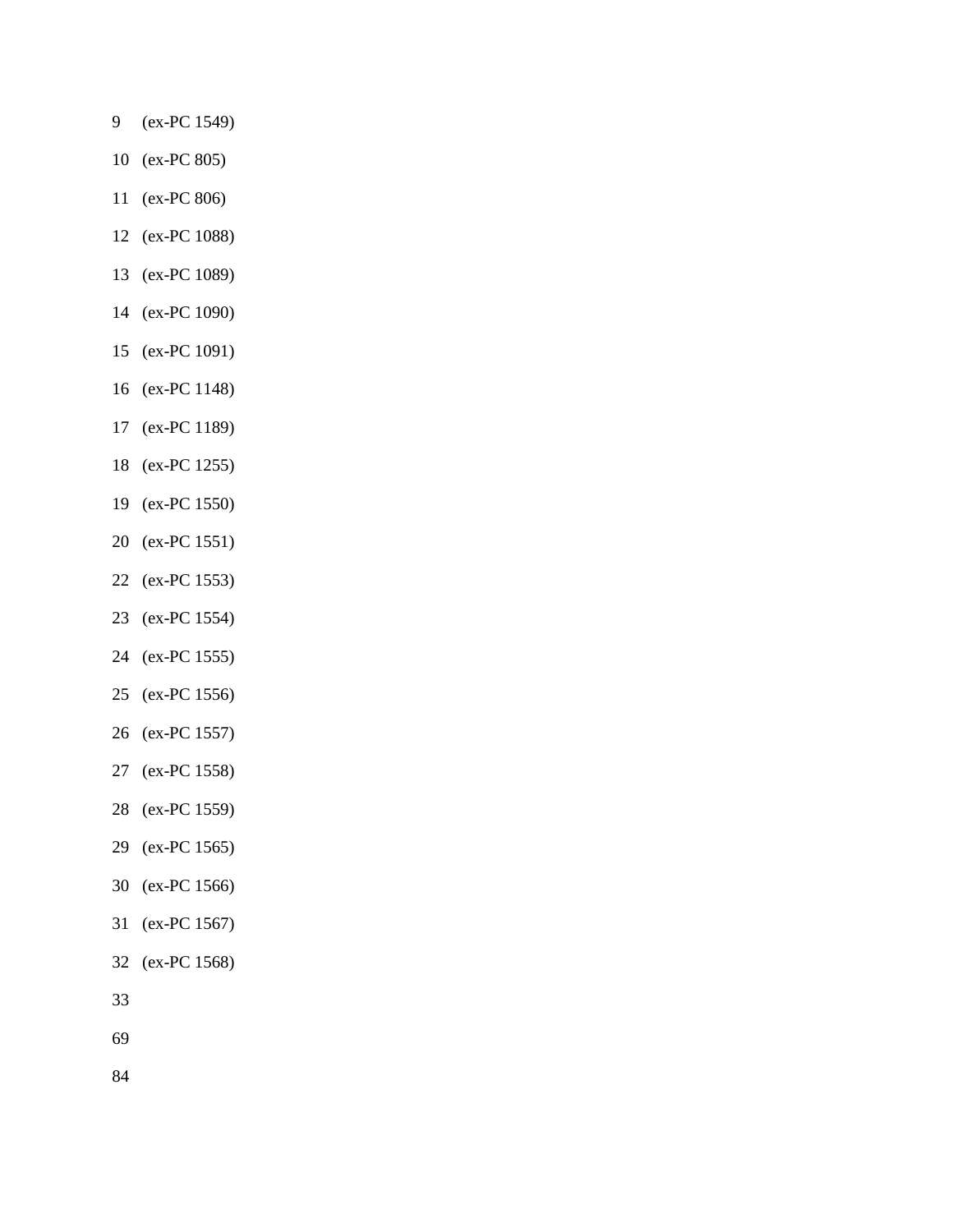- 86
- 87
- 88
- 92
- 93
- 99

100

101

# **PATROL GUNBOAT – PG**

- 8 USS Wilmington
- 17 USS Dubuque
- 88 USS Crockett
- 101 USS Green Bay

# **PATROL CRAFT SWEEPER (WOOD HULL) - PCS**

- PCS General
- 1376 USS Winder
- 1378 USS Provincetown
- 1379
- 1380 USS Rushville
- 1383 USS Attica
- 1384 USS Eufala
- 1385 USS Hollidaysburg
- 1386 USS Hampton II
- 1387 USS Beaufort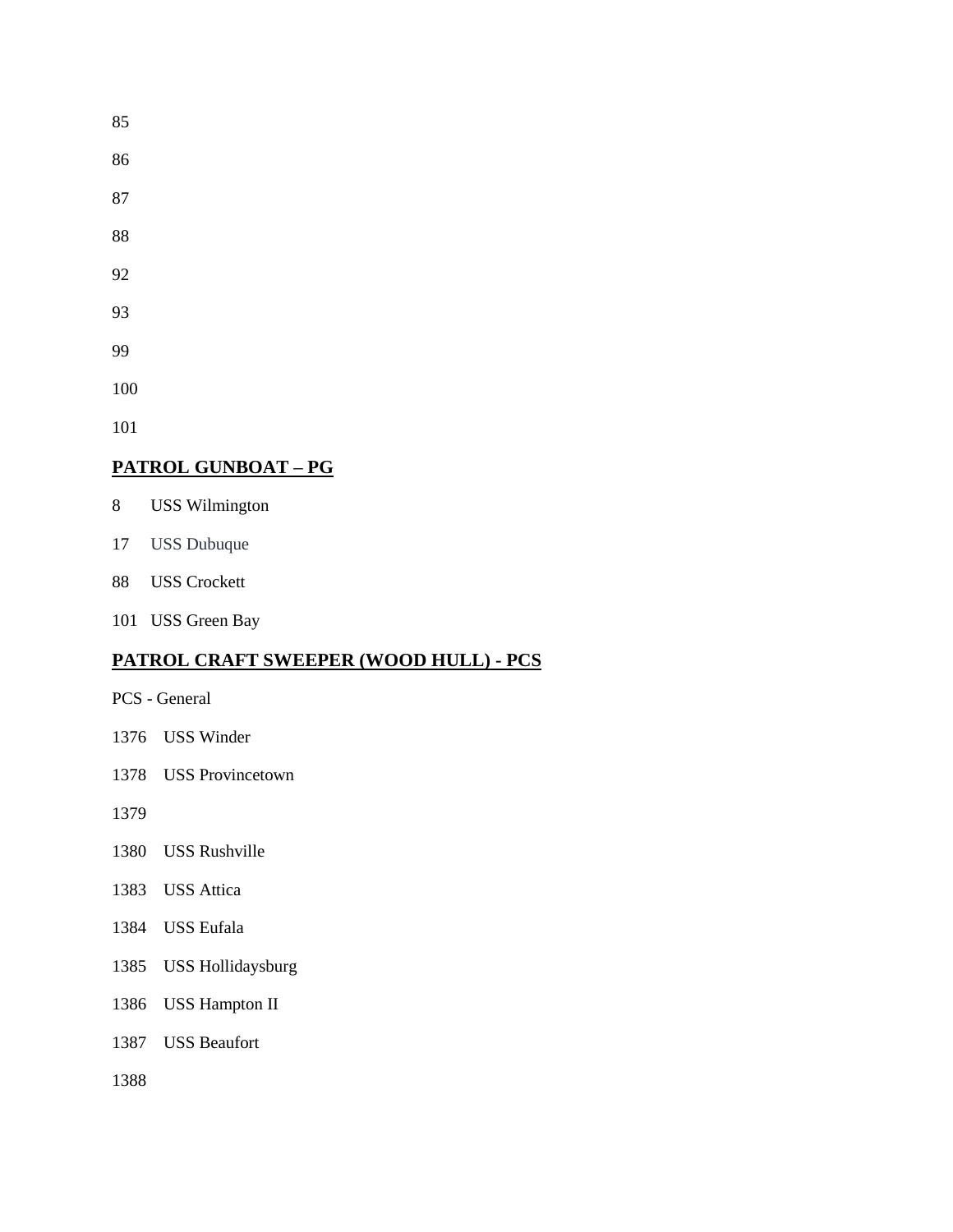| 1389 |                                 |
|------|---------------------------------|
| 1391 |                                 |
|      | 1392 USS Deming                 |
|      | 1396 USS Dutton (AGS-8)         |
| 1397 |                                 |
| 1399 |                                 |
|      | 1400 USS Coquille               |
|      | 1401 USS McMinnville            |
| 1402 |                                 |
| 1403 |                                 |
|      | 1404 USS Armistead Rust (AGS-9) |
| 1405 |                                 |
|      | 1413 USS Elsmere                |
| 1421 |                                 |
| 1422 |                                 |
| 1423 |                                 |
| 1424 |                                 |
| 1425 |                                 |
| 1426 |                                 |
| 1429 |                                 |
| 1430 |                                 |
|      | 1431 USS Grafton                |
| 1441 |                                 |
| 1442 |                                 |
|      | 1444 USS Conneaut               |
| 1445 |                                 |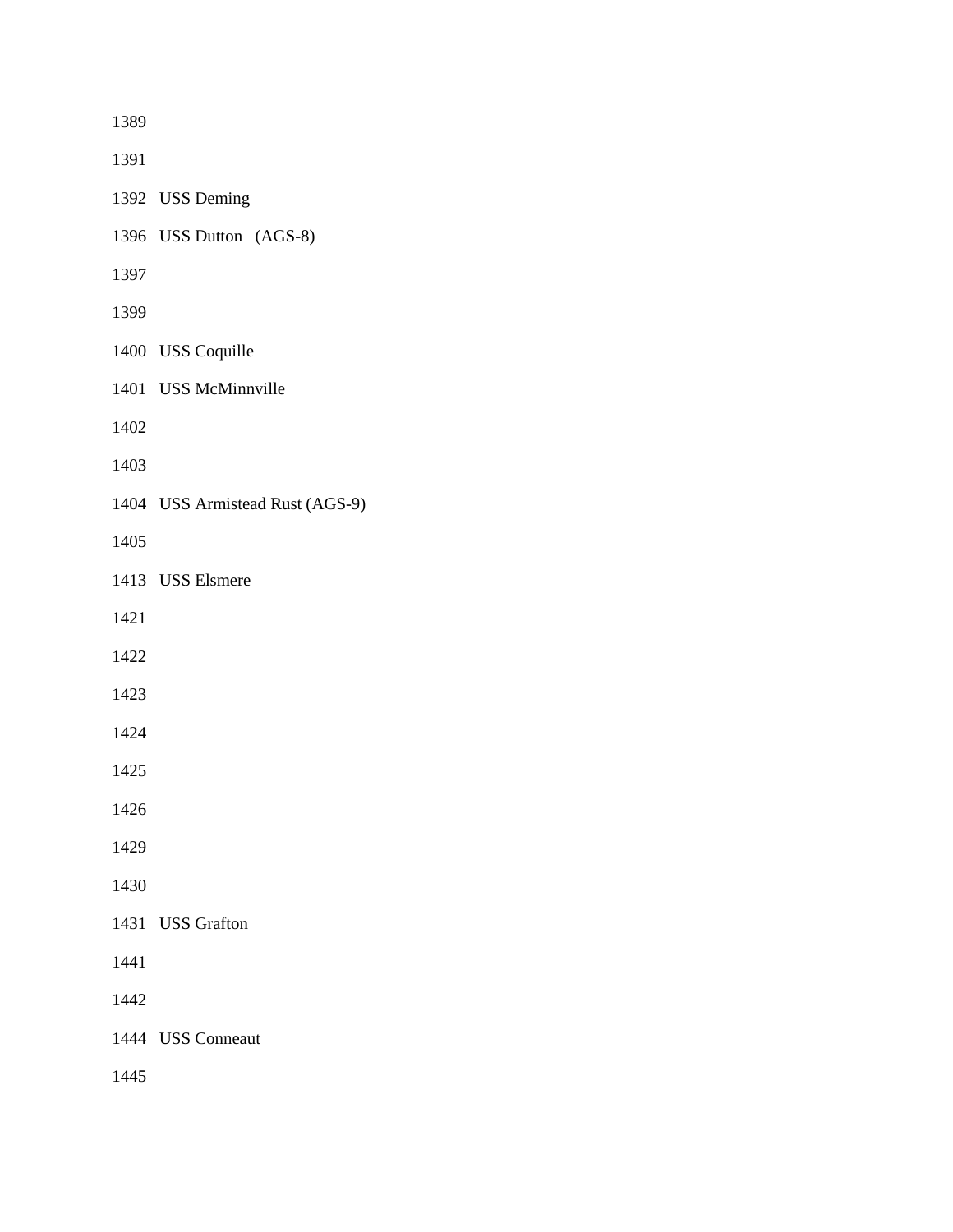- 
- 
- 
- 
- 

1464 USS Medrick (AMc 203)

# **PATROL CRAFT ESCORT/CONTROL – PCE/PCEC**

PCE/PCEC - General

- 
- 842 USS Marfa
- 843 USS Skowhegan

- 845 USS Worland
- 846 USS Eunice
- 
- 
- 870 USS Dania
- 
- 
-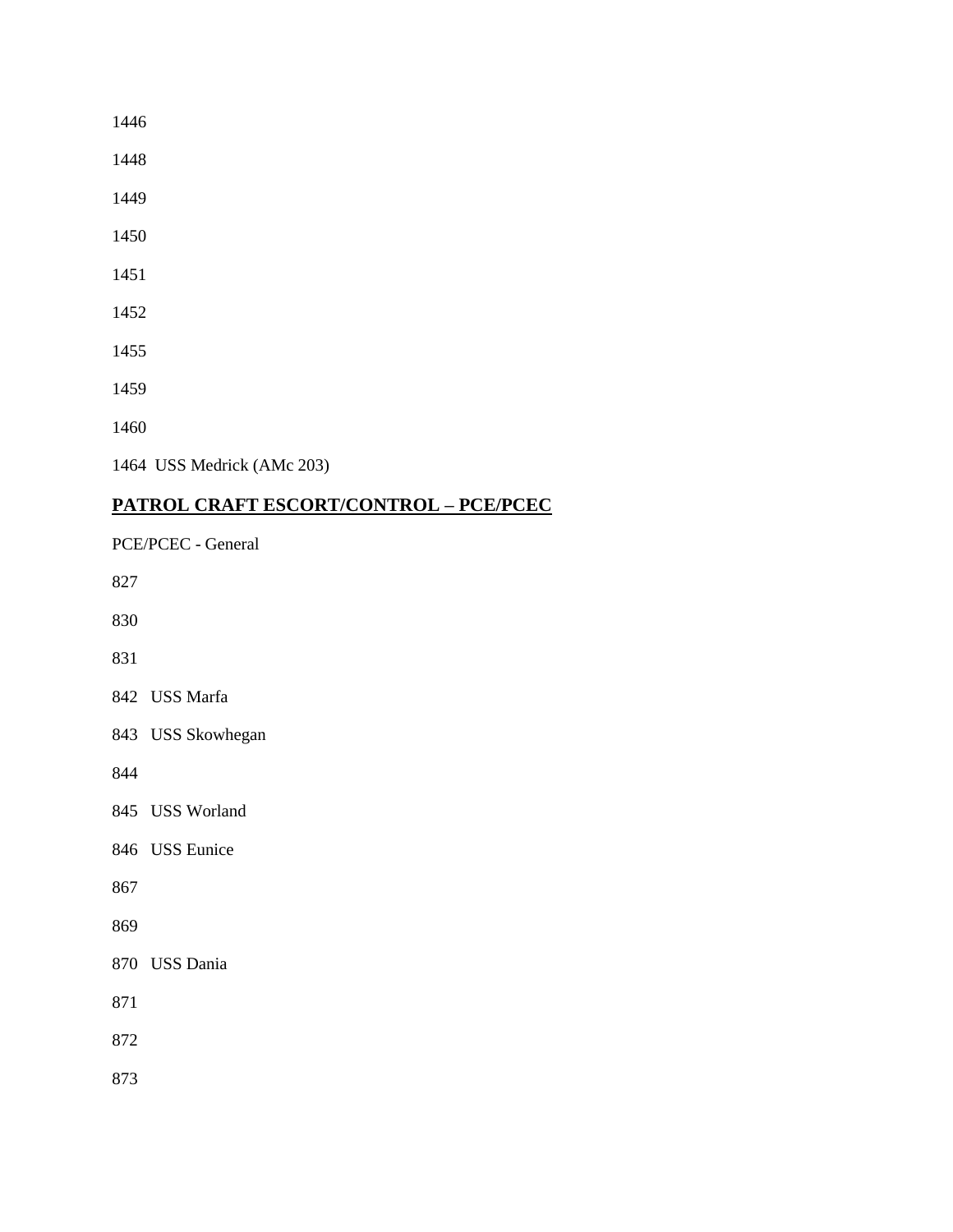874 USS Pascagoula 875 877 USS Havre 878 880 USS Ely 882 884 886 USS Banning 892 USS Somerset 893 894 USS Farmington 895 USS Crestview 896 898

- 899 USS Lamar
- 900 USS Groton
- 902 USS Portage
- 903 USS Batesburg
- 905 USS Gettysburg
- 1605
- 1619
- 1620
- 1621

### **PATROL CRAFT ESCORT RESCUE – PCE(R)**

PCE(R) - General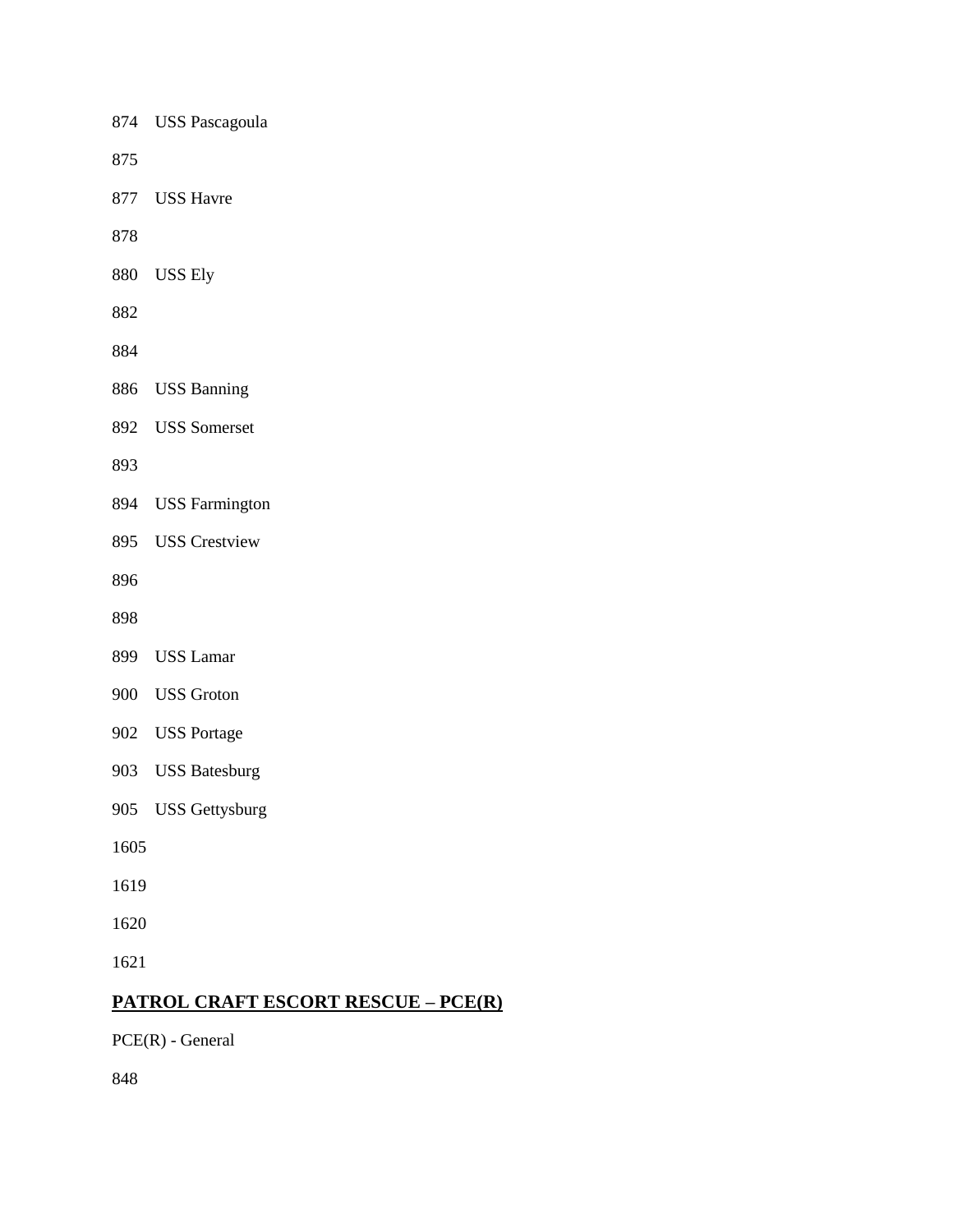- 849 USS Somersworth
- 850 USS Fairview
- 851 USS Rockville
- 852 USS Brattleboro
- 853 USS Amherst
- 854
- 855 USS Rexburg
- 856 USS Whitehall
- 857 USS Marysville
- 858

### **MINESWEEPERS - AM**

AM - General

- 80 USS Goldcrest
- 81 USS Chaffinch
- 86 USS Constant (ex-PC 1590)
- 88 USS Dash (ex-PC 1592)
- 89 USS Despite (ex-PC 1593)
- 90 USS Direct (ex-PC 1594)
- 91 USS Dynamic (ex-PC 1595)
- 92 USS Effective (ex-PC 1596)
- 93 USS Engage (ex-PC 1597)
- 94 USS Excel (ex-PC 1598)
- 95 USS Exploit (ex-PC 1599)
- 99 USS Force (ex-PC 1603)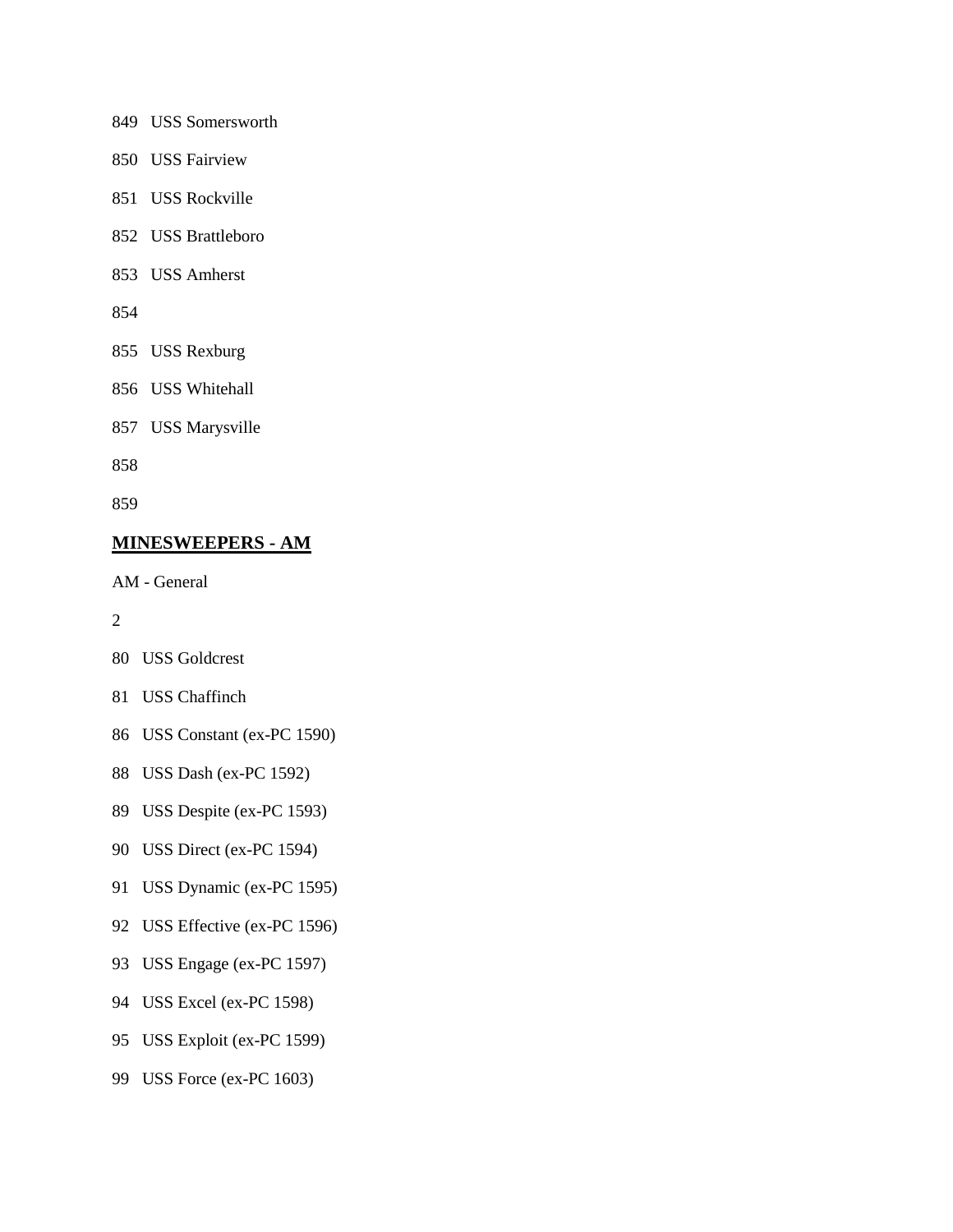110 USS Revenge 156 USS Captivate 240 USS Hazard 269 USS Opponent 303 USS Skirmish 314 USS Champion 384 USS Sprig **MOTOR MINE SWEEPER – YMS**

YMS - General

# **PATROL FRIGATE – PF**

PF - General

- 9 USS Pocatello (ex-PG 117)
- 10 USS Brownsville (ex-PG 118)
- 18 USS Alexandria (ex-PG 126)
- 20 USS Golfport (ex-PG 128)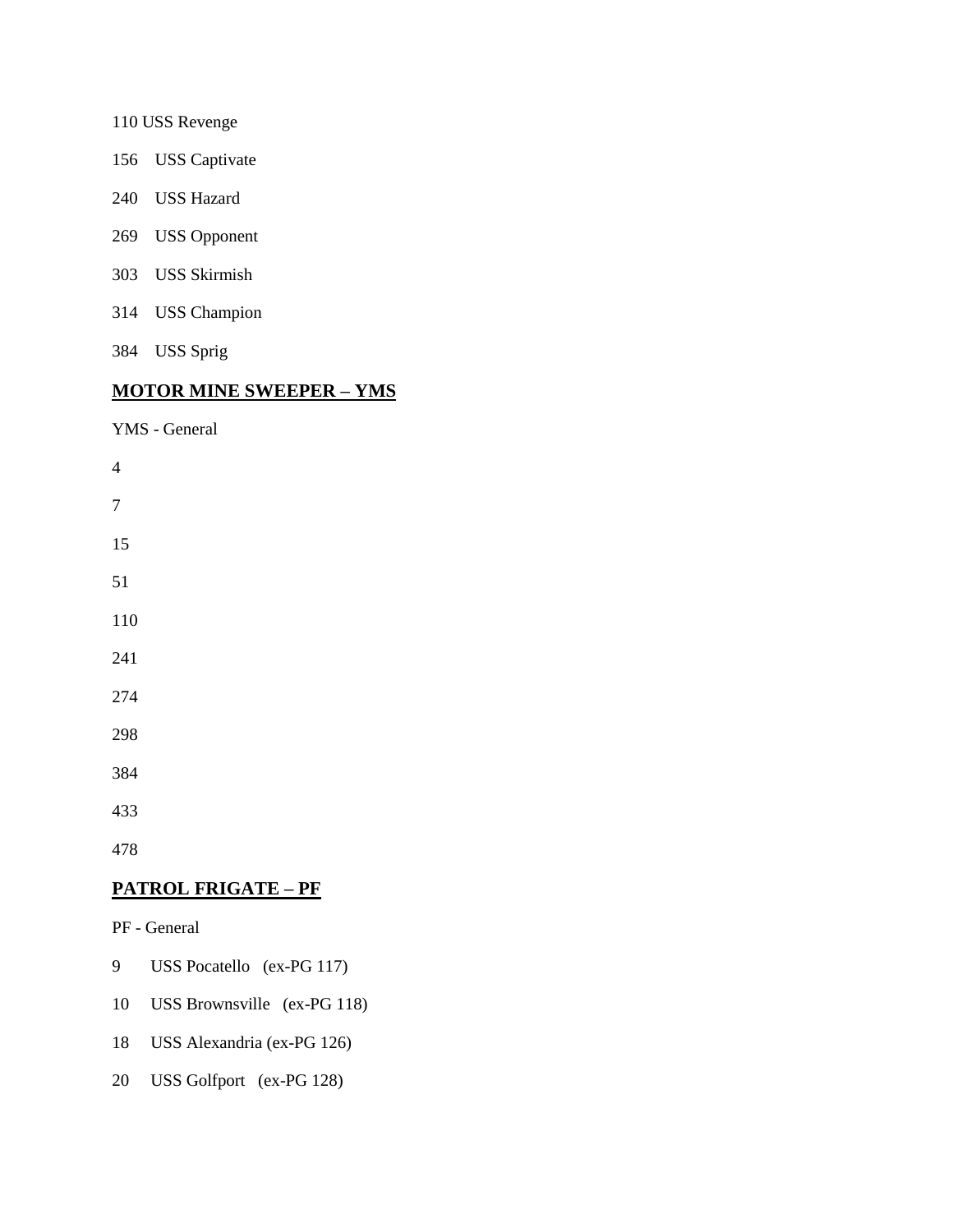- 25 USS Charlottesville (ex-PG 133)
- 27 USS Newport (ex-PG 135)
- 38 USS Coronado (ex-PG 146)
- 39 USS Ogden (ex-PG 147)
- 41 USS El Paso (ex-PG 149)
- 48 USS Rockford (ex-PG 156)
- 52 USS Allentown (ex-PG 160)
- 53 USS Machias (ex-PG 161)
- 54 USS Sandusky (ex-PG 162)
- 55 USS Bath (ex-PG 163)
- 57 USS Sheboygan (ex-PG 165)
- 60 USS Charlotte (ex-PG 168)
- 63 USS Moberly (ex-Scranton)
- 70 USS Evansville (ex-PG 178)
- 71 USS New Bedford (ex-PG 179)
- 75 USS Hotham (ex-PG 183)
- 81 USS Holmes (ex-PG 189)
- 83 USS Hoste (ex-PG 191)
- 84 USS Howett (ex-PG 192)
- 94 USS Milledgeville (ex-PG 202)
- 99 USS Orlando (ex-PG 207)
- 100 USS Racine (ex-PG 208)
- 101 USS Greensboro (ex-PG 209)

#### **YARD PATROL – YP**

YP - General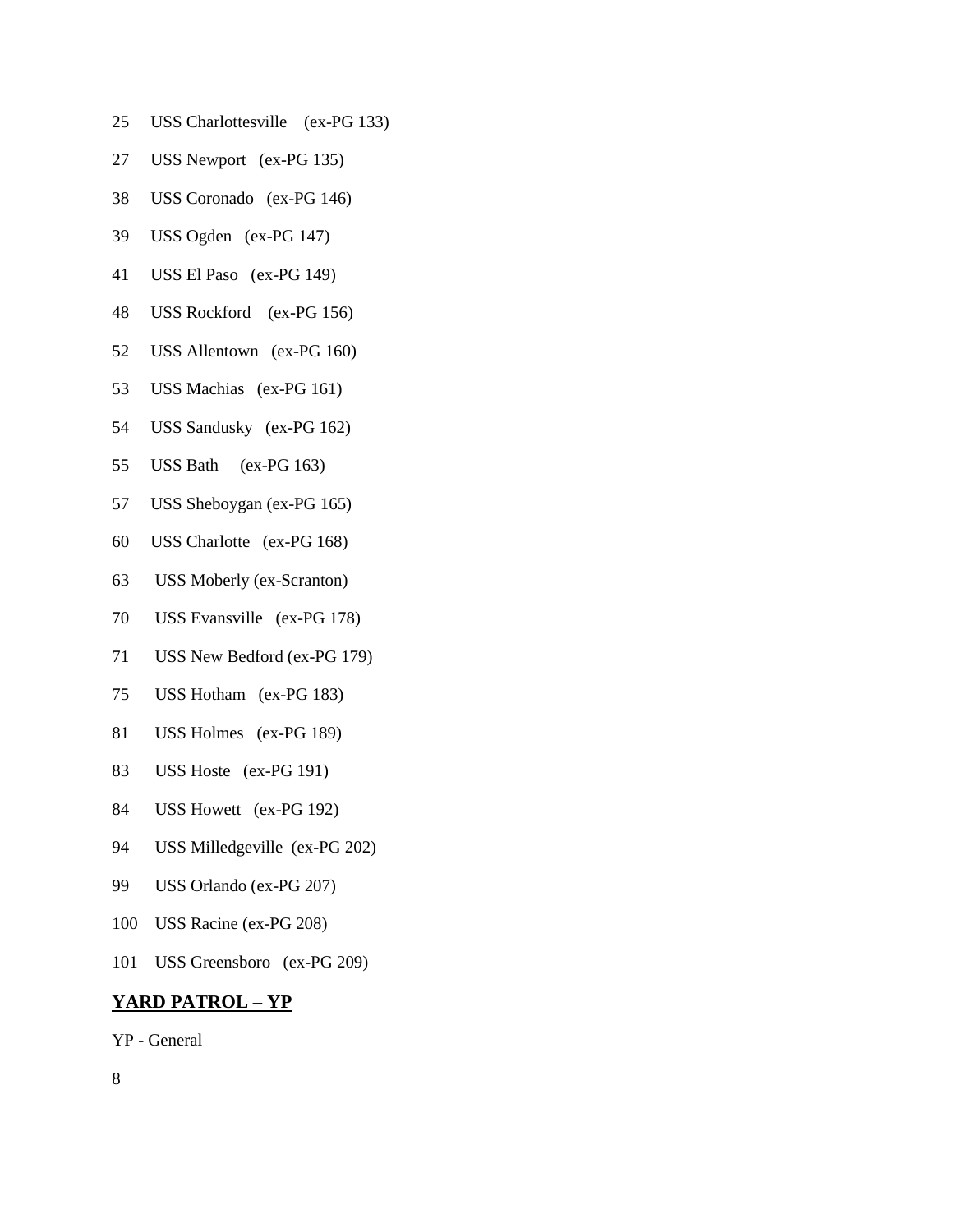| 12  |  |             |  |
|-----|--|-------------|--|
| 28  |  |             |  |
| 31  |  |             |  |
| 52  |  |             |  |
| 376 |  |             |  |
| 391 |  |             |  |
| 416 |  |             |  |
| 420 |  |             |  |
| 421 |  |             |  |
| 422 |  |             |  |
| 428 |  |             |  |
| 432 |  |             |  |
| 437 |  | $\mathbf X$ |  |
| 438 |  |             |  |
| 439 |  |             |  |
| 441 |  |             |  |
| 443 |  |             |  |
| 447 |  |             |  |
| 478 |  |             |  |
| 552 |  |             |  |
| 663 |  |             |  |

# **YARD CLASS MINESWEEPERS – YMS**

YMS - General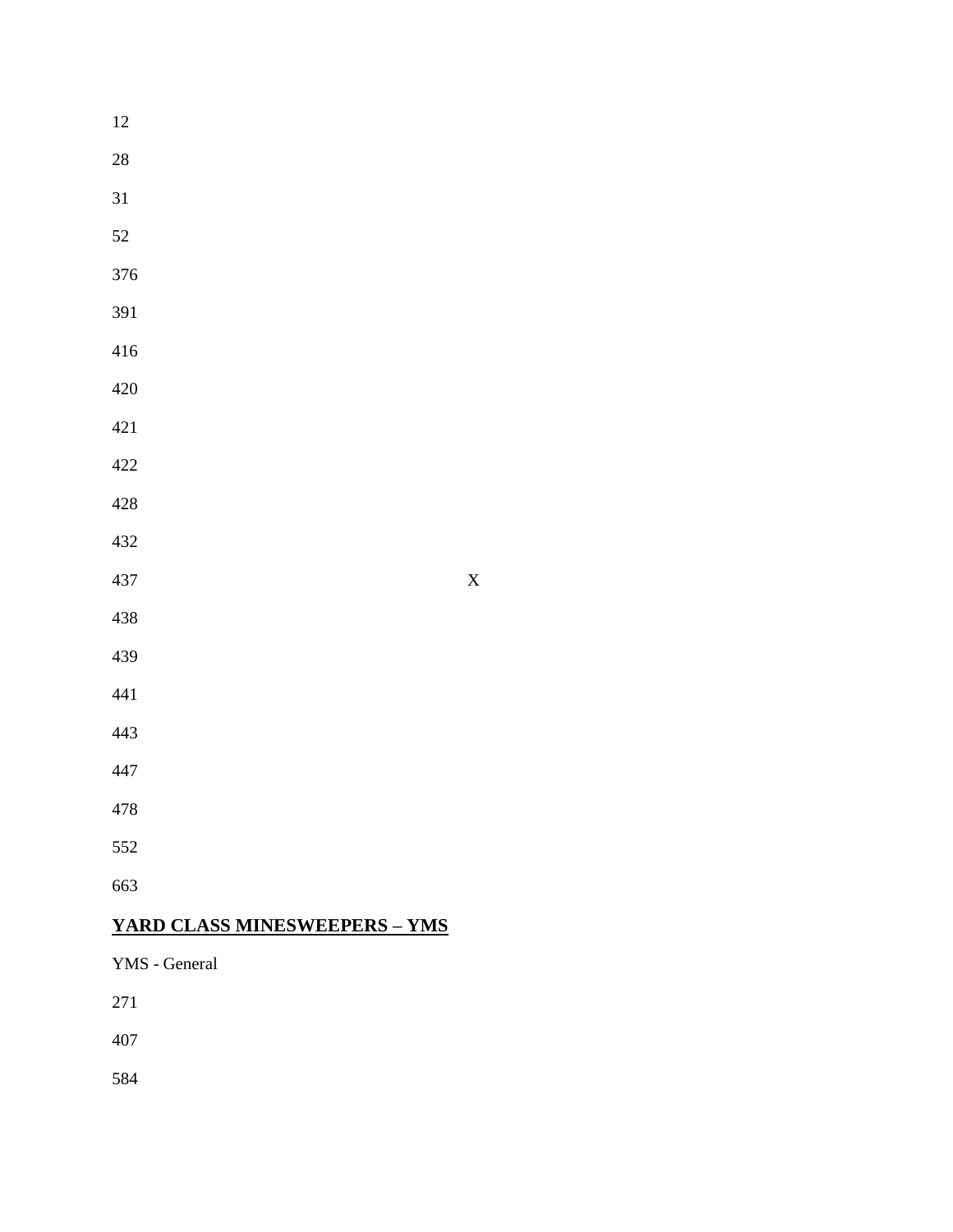# **CONVERTED YACHTS – PY**

- PY 12 USS Sylph
- PY 29 USS Mizpah
- PY 32 USS Southern Seas

# **PATROL COASTAL YACHTS - PYc**

- PYc 2 USS Sapphire
- PYc 6 USS Amber
- PYc 11 USS Andradite
- PYc 26 USS Cymophane
- PYc 29 USS Sappire
- PYc 32 USS Tourist

### **SUBMARINE RESCUE SHIP – ASR**

- ASR 19 USS Bluebird
- ASR 20 USS Skylark

### **COASTAL TRANSPORT – APC**

APC 110

### **DESTROYER – DD**

DD General

DD 965 USS Kincaid

### **DESTROYER ESCORT – DE**

DE - General

# **LANDING CRAFT INFANTRY GUNBOAT – LCI(G)/LCI(L)**

LCI - General

LCI Newsletters 8/91-1996

LCI(G) 66

LCI(L) 434